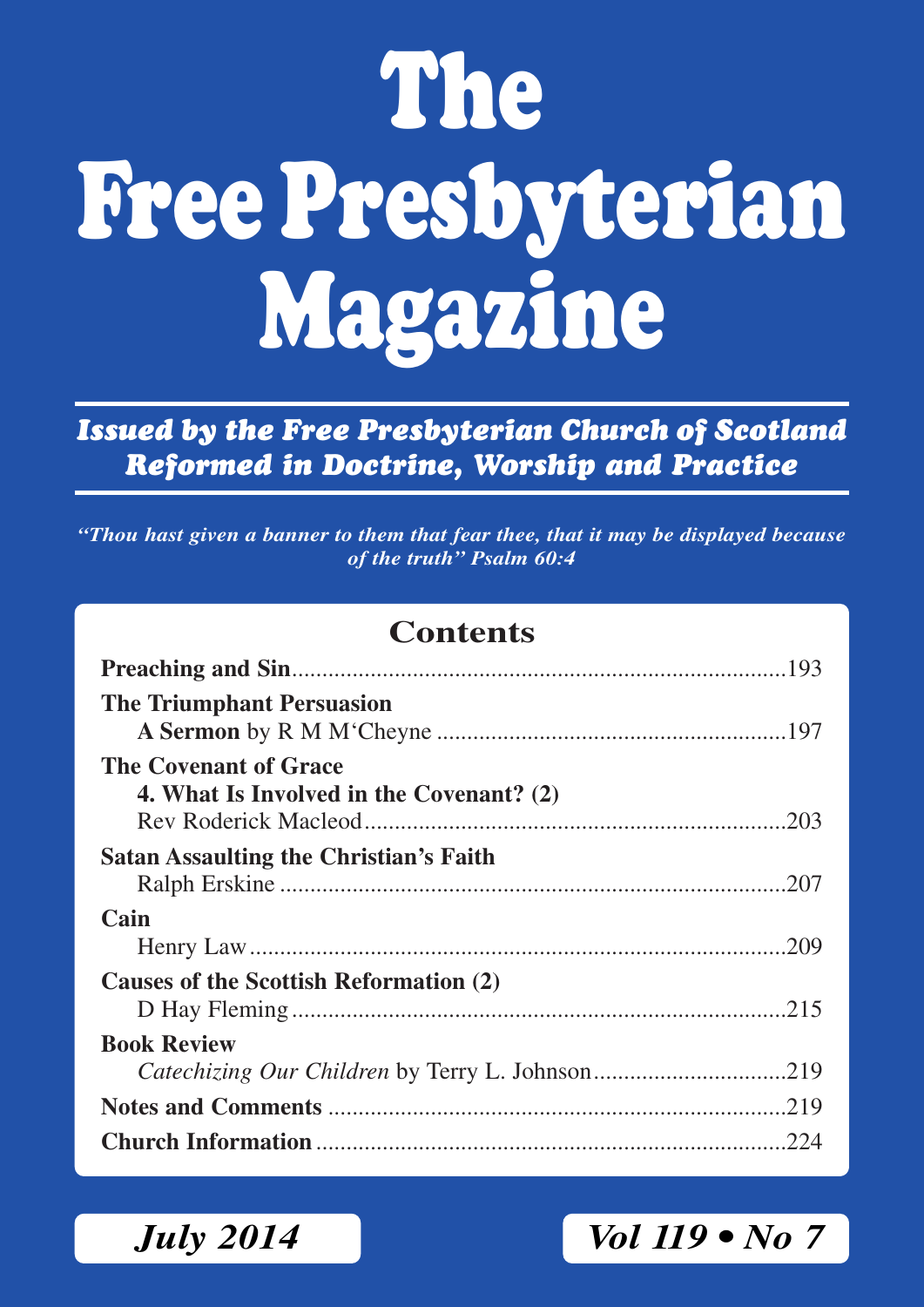### **The Free Presbyterian Church of Scotland**

**Moderator of Synod: Rev D Macdonald BA, F P Manse, Bayhead, North Uist, HS6 5DS.** 

**Clerk of Synod:** Rev J MacLeod MA, 6 Church Avenue, Sidcup, Kent, DA14 6BU; tel: 0208 309 1623, e-mail: JMacL265@aol.com.

**Assistant Clerk:** Rev J R Tallach MB ChB, 2 Fleming Place, Stornoway, HS1 2NH; tel: 01851 702501.

**General Treasurer:** Mr W Campbell, 133 Woodlands Road, Glasgow, G3 6LE; tel: 0141 332 9283, fax 0141 332 4271, e-mail: wc.fpchurch@btconnect.com.

**Law Agents:** Brodies LLP, 15 Atholl Crescent, Edinburgh, EH3 8AH; tel: 0131 228 3777.

### **Clerks to Presbyteries:**

**Northern:** Rev G G Hutton BA, 11 Auldcastle Road, Inverness, IV2 3PZ; tel: 01463 712872.

**Southern:** Rev R MacLeod BA, 4 Laurel Park Close, Glasgow, G13 1RD; tel: 0141 954 3759.

**Western:** Rev A E W MacDonald MA, F P Manse, Gairloch, Ross-shire, IV21 2BS; tel: 01445 712247.

**Outer lsles:** Rev K D Macleod BSc, F P Manse, Ferry Road, Leverburgh, Isle of Harris, HS5 3UA; tel: 01859 520271.

**Australia and New Zealand:** Rev G B Macdonald BSc, 60 Hamilton St, Riverstone, NSW 2765; tel. 02 9627 3408.

**Zimbabwe**: Rev S Khumalo, Stand No 56004, Mazwi Road, Lobengula, PO Magwegwe, Bulawayo; tel: 00263 9407131. **Zimbabwe Mission Office:** 9 Robertson Street, Parkview, Bulawayo; tel: 002639 62636, fax: 002639 61902, e-mail:

#### fpchurch@gmail.com. **Residential Care Homes:**

Ballifeary House, 14 Ness Walk, Inverness, IV3 5SQ; tel: 01463 234679.

Leverburgh Residential Care Home, Ferry Road, Leverburgh, Isle of Harris, HS5 3UA; tel: 01859 520296.

**Website of the Free Presbyterian Church of Scotland:** www.fpchurch.org.uk.

### **The Free Presbyterian Magazine**

Published by The Free Presbyterian Church of Scotland (Scottish Charity Number SC003545). Subscriptions and changes of address to be sent to the General Treasurer, Mr W Campbell, 133 Woodlands Road, Glasgow, G3 6LE; tel: 0141 332 9283. The subscription year begins in January. Prices are on back cover. One month's notice is required for change of address. Queries about delivery of the magazines should be sent to the General Treasurer, not the printer.

**Editor:** Rev K D Macleod BSc, F P Manse, Ferry Road, Leverburgh, Isle of Harris, HS5 3UA. Tel: 01859 520271; e-mail: kdmacleod@gmail.com. Unsigned articles are by the Editor.

**Editorial Board:** The Editor, Rev N M Ross, Rev D W B Somerset, Mr K H Munro.

**Deadline for sending material to the Editor:** The beginning of the month previous to publication.

**The Gaelic Supplement** (quarterly): Editor: Rev A W MacColl MA PhD, F P Manse, Swainbost, Isle of Lewis, HS2 0TA. Available free on request.

**Youth Magazine:** *The Young People's Magazine*. Editor: Rev K D Macleod BSc.

### **Communions**

**January:** *First Sabbath:* Nkayi; *Fourth:* Auckland, Inverness, New Canaan.

**February:** *First Sabbath:* Broadstairs*; Second:* Dingwall; *Third:* Stornoway; *Fourth:* Larne, North Uist, Zenka.

**March:** *First Sabbath:* Sydney, Ullapool; *Second:* Ness, Portree, Tarbert; *Third:* Halkirk, Kyle of Lochalsh; *Fourth:* Barnoldswick; *Fifth:* Ingwenya, North Tolsta.

**April:** *Second Sabbath:* Leverburgh, Maware, Staffin; *Third:* Gisborne, Chesley, Laide; *Fourth***:** Glasgow; Mbuma.

**May:** *First Sabbath:* Aberdeen, Grafton, London; *Second:* Achmore, Donsa, Scourie; *Third:* Edinburgh; *Fourth***:** Chiedza. **June:** *First Sabbath:* Farr, Perth; *Second:* Nkayi, Santa Fe, Shieldaig; *Third:* Lochcarron, Uig; *Fourth:* Gairloch, Raasay;

*Fifth:* Bulawayo, Inverness.

**July:** *First Sabbath:* Beauly; *Second:* Bonar Bridge, Staffin; *Third:* Applecross, Auckland, Fort William; *Fourth:* Cameron, Struan.

**August:** *First Sabbath:* Dingwall; *Second:* Leverburgh, New Canaan, Somakantana; *Third:* Laide; *Fourth:* Tomatin, Vatten; *Fifth:* Stornoway, Zenka.

**September:** *First Sabbath:* Chesley, Larne, Sydney, Ullapool; *Second:* Halkirk, Munaka, Portree; *Third:* Tarbert; *Fourth:* Aberdeen, Barnoldswick, Ingwenya, North Uist.

**October:** *First Sabbath:* Dornoch, Grafton, Lochcarron, North Tolsta; *Second:* Gairloch, Ness; *Third:* London; *Fourth:* Edinburgh, Gisborne, Uig, Mbuma.

**November:** *Second Sabbath:* Glasgow; *Third:* Wellington; *Fifth:* Chiedza.

**December:** *First Sabbath:* Singapore; *Third*: Bulawayo, Santa Fe, Tauranga.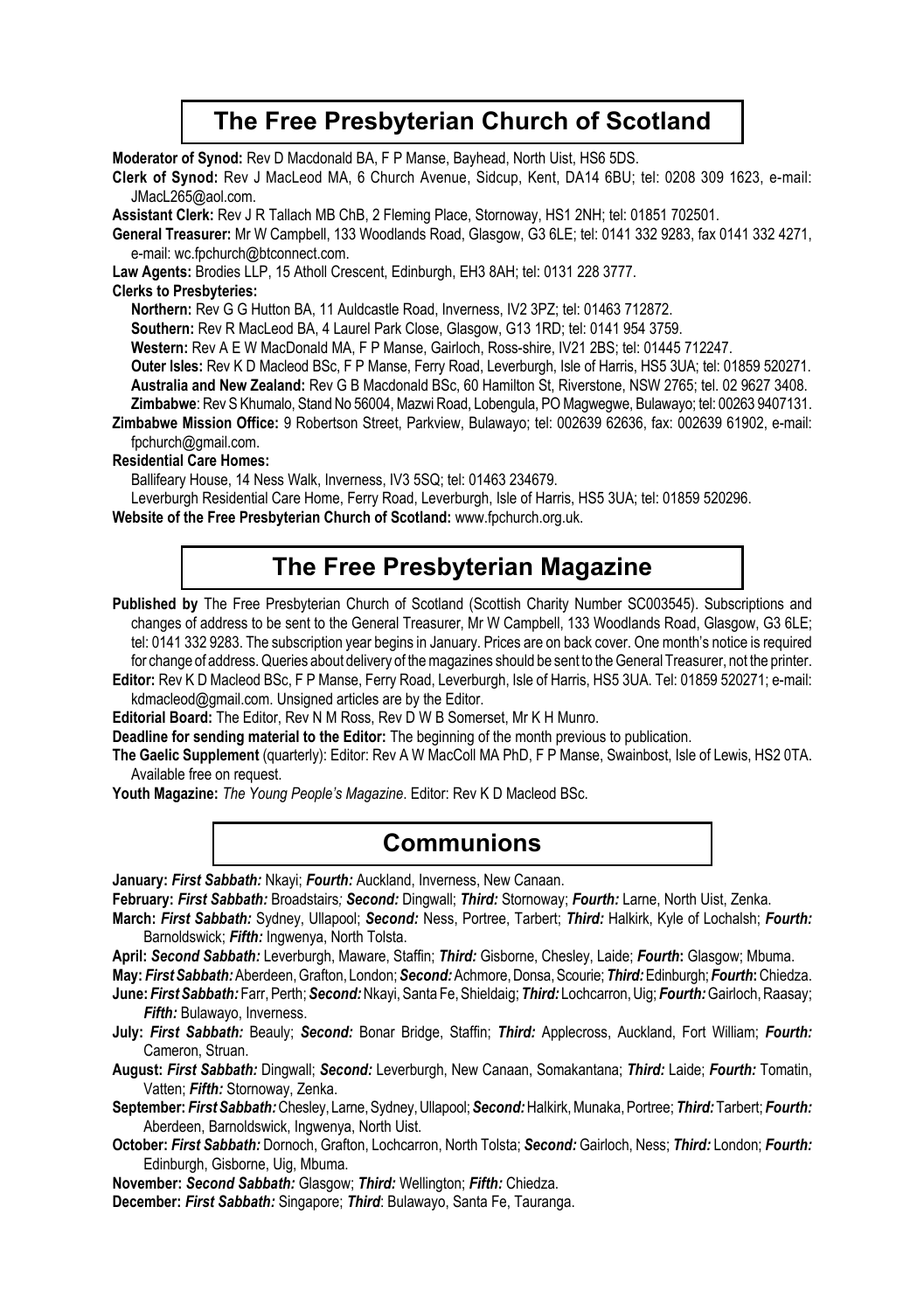# **The**

# **Free Presbyterian Magazine**

Volume 119 July 2014 Number 7

# **Preaching and Sin**

"In very many evangelical and confessionally Reformed churches these days, sin is a rare topic." This is the conclusion of Dr Cornelius Plantinga,<sup>1</sup> an American academic. Indeed, we are told that "he sees 'less and less' sin-related material every year". Even if these statements do not come as a real surprise, they ought to be matter of serious concern. The idea of sin is by no means a side issue in the Bible. The actual word *sin* is used 448 times, and if we include variants such as *sinned*, the figure rises to 833. If we were to add on the usage of words such as *iniquity* and *transgression*, the number would be significantly higher.

Besides, if the idea of sin is neglected in public worship, much that God has revealed about Himself will of necessity be neglected. He describes Himself as "the high and lofty One . . . whose name is *Holy*" (Is 57:15), and holiness is a total contrast to sin. And Habakkuk, an inspired prophet, thus addressed the Lord: "Thou art of purer eyes than to behold evil, and canst not look on iniquity" (1:13). Habakkuk recognised God's perfect purity, so that He could not look on – or, have regard to – iniquity. Now, it is obvious that human behaviour and attitudes are out of line with God's purity; in other words, human behaviour and attitudes are sinful. Preachers are seriously neglecting their duty when they do not set before their hearers both the holiness of God and the seriousness and the danger of sin.

God is our Creator and so He has a right to our entire obedience; He has a right to expect from us perfect obedience to every detail of His law – and His law reflects the holiness of His nature. He is God, the supreme Being, and we are to honour Him by seeking to keep all His commandments. Every departure that we make, even from the least detail of these commands, is sin. One of Solomon's Proverbs tells us that "the thought of foolishness is sin" (24:9) – every foolish thought, every thought that does not fully reflect the infinite wisdom of God revealed in Scripture, is sinful. What a sense we would have of the seriousness of sin if we had even a small insight into the infinite holiness of the great and glorious Being who made us!

<sup>1</sup>Reported in an article in *Christian Post* and reproduced on the Banner of Truth website.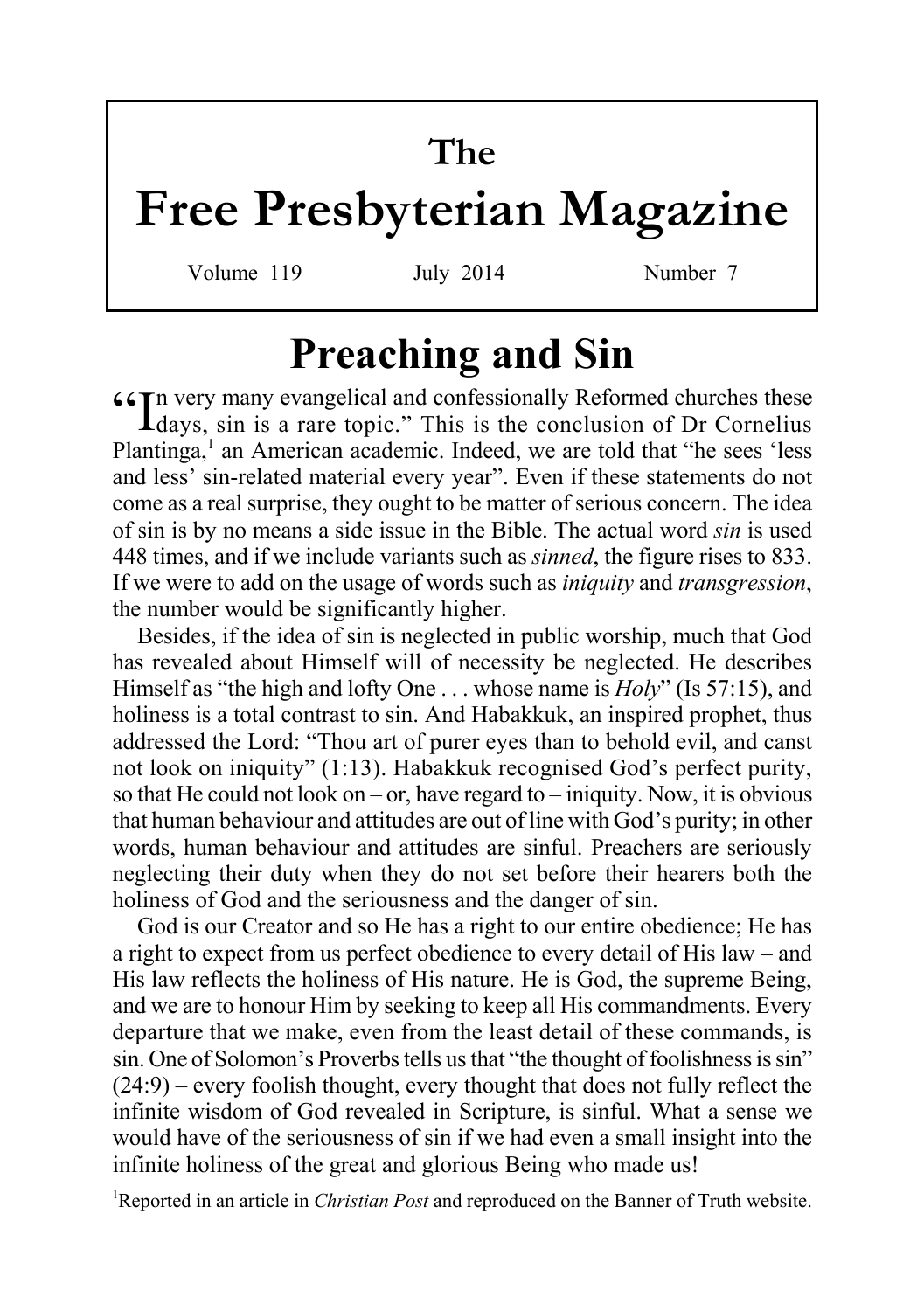Dr Plantinga examined the content of contemporary songs used in public worship and noted that there are "very few penitential songs". He concluded that the "biblical tradition of lament, which is all through the prophets and the Psalms is gone, just not there". But clearly, if present-day churches were to confine themselves to the use of Psalms in their worship – and scriptural principles indicate that they ought to – they would be much less likely to drift away so drastically from a biblical stance in other parts of their services. How deficient public praise must be where Psalm 51, for instance, is never sung!

In view of what he has said, it is not surprising that Dr Platinga believes that "the Apostle Paul would not feel welcome in many Evangelical churches today". Paul would have too much to say about sin for such churches to receive his teaching warmly; it would leave congregations feeling thoroughly uncomfortable – unless the Holy Spirit was to apply, with remarkable power, the truth Paul proclaimed, convicting them of the sinfulness of their hearts and lives.

How would people in the average Evangelical congregation today react to Paul emphasising, as in Romans 3: "We have before proved both Jews and Gentiles, that they are all under sin"? How would they react to him going on to give a sustained series of Old Testament quotations on the subject of sin: "There is none righteous, no, not one: there is none that understandeth, there is none that seeketh after God. They are all gone out of the way, they are together become unprofitable; there is none that doeth good, no, not one. . . . And the way of peace have they not known: there is no fear of God before their eyes"? Paul, was not merely giving a description of other people; he very much included himself – calling himself elsewhere the "chief" of sinners (1 Tim 1:15). Nor was it merely a theoretical discussion; it had a practical aim: he was anxious that people would realise something of the serious effects of sin and its eternal consequences and so would seek the salvation that God has provided in Christ.

Perhaps no other generation of preachers has been so inclined to hold back on the doctrine of sin as ours. Dr Platinga believes that sin is so much neglected because Evangelical churches "avoid topics that may turn off non-Christians or new Christians". This sounds like an unfaithful willingness to give in to desires similar to those expressed in Isaiah's time: "Prophesy not unto us right things, speak unto us smooth things, prophesy deceits" (Is 30:10). They wanted to hear things which were smooth and left them feeling comfortable in their sins, even although these prophecies would be deceitful and false – and dangerous.

If people are turned off by confession of sin in prayer or by teaching about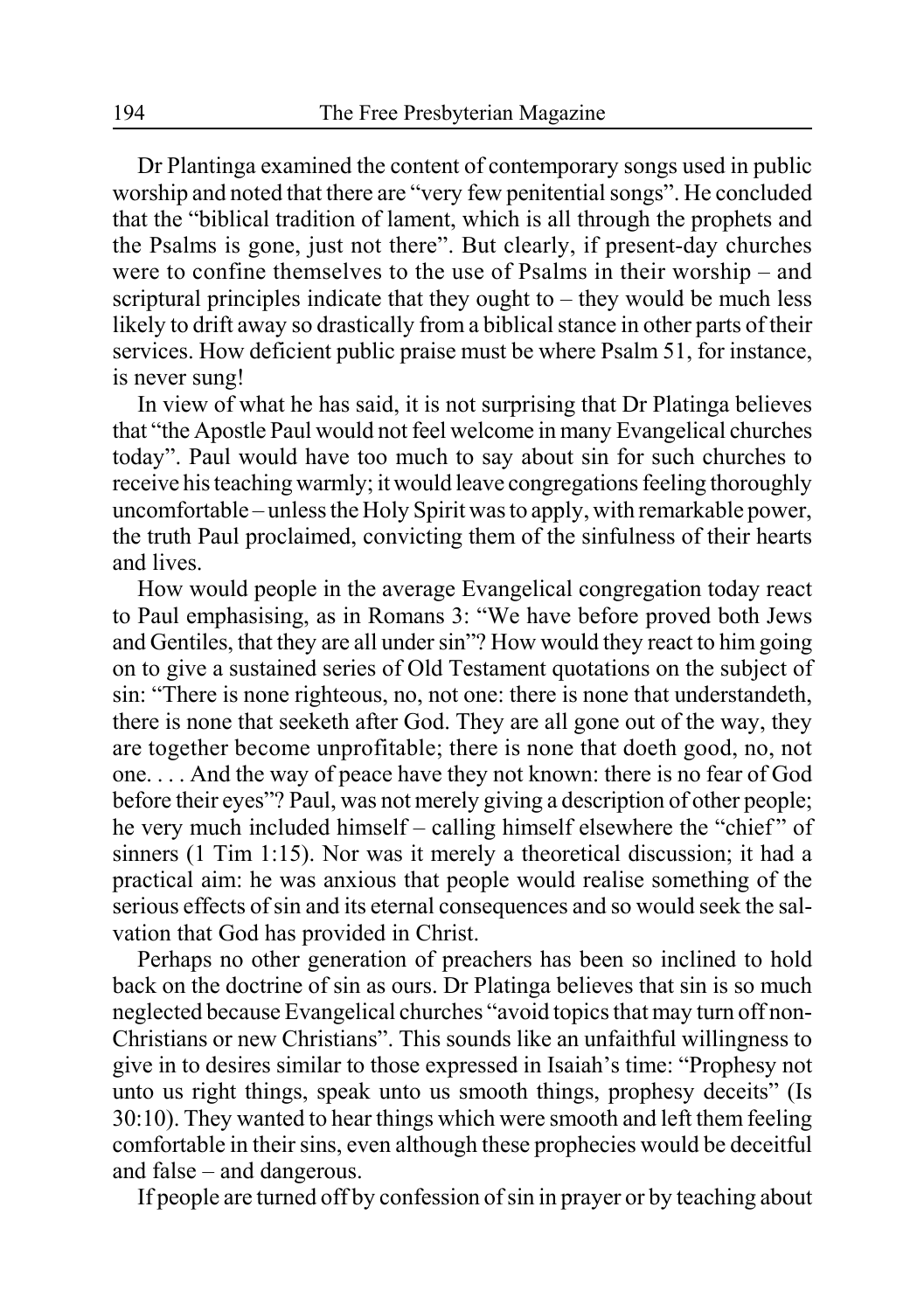it in a sermon, Paul would not recognise them as true Christians, nor would the pure eye of the all-knowing God, who searches the heart. Non-Christians too need to hear about sin; they need to believe that "it is an evil thing and bitter" to sin against God; otherwise they will never feel their need of Christ; they will never flee to Him; and they will never be saved. What did Paul tell his non-Christians hearers in Athens? He declared pointedly: God "now commandeth all men every where to repent [from sin]: because He hath appointed a day, in the which He will judge the world in righteousness" (Acts 17: 30,31). True, not many believed; "some mocked" and others, unbelievingly, said they would hear Paul on another occasion. But some did believe, and one thing should be obvious: had they not heard about sin and the divine call to repent, no one in Athens would have found salvation.

Perhaps it does not need to be pointed out that John Calvin too preached plainly the doctrine of sin. Yet let us hear him, as he expounds 1 Timothy 1:15. "Although men be ignorant," he insists, "yet have they for all that no excuse before God but . . . their sin and iniquity is so horrible that they must needs confess that He might justly cast out His lightnings against them".<sup>2</sup>

For another example, let us take Charles H Spurgeon. Preaching on Luke 7:42, in a sermon entitled, "Bankrupt Sinners Discharged", he declared, "We have left undone the things we ought to have done, and we have done the things we ought not to have done, and . . . we now stand liable to penalty, yea, we are condemned already. There is due to us from God, in vindication of His broken law, both suffering and death; and in the Word of God we find that the righteous penalty for sin is something utterly overwhelming."

Again, a little later in the same sermon: "When I think of my life it seems to be like the sea, made up of innumerable waves of sin; or like the seashore, constituted of sands that cannot be weighed nor counted. My faults are utterly innumerable, and each one deserving death eternal. Our sins, our heavy sins, sins against light and knowledge, our foul sins, our repeated sins, our aggravated sins, our sins against our parents, our sins against all our relationships, our sins against our God, our sins with the body, our sins with the mind, our sins of forgetfulness, our sins of thought, our sins of imagination – who can reckon them up in order unto God?"<sup>3</sup>

We may be told that men like Paul and Calvin and Spurgeon, and many others that could be quoted, who laid such unwelcome emphasis on sin, belong to the distant past while we live in another age. But the fundamental fact is, as the Psalmist expressed it to God: "Thy word is true from the begin-

2 *John Calvin's Sermons on Timothy and Titus*, Banner of Truth reprint, 1983, p 82. 3 C H Spurgeon, *The Metropolitan Tabernacle Pulpit*, Banner of Truth reprint, 1971, vol 29, pp 495,6.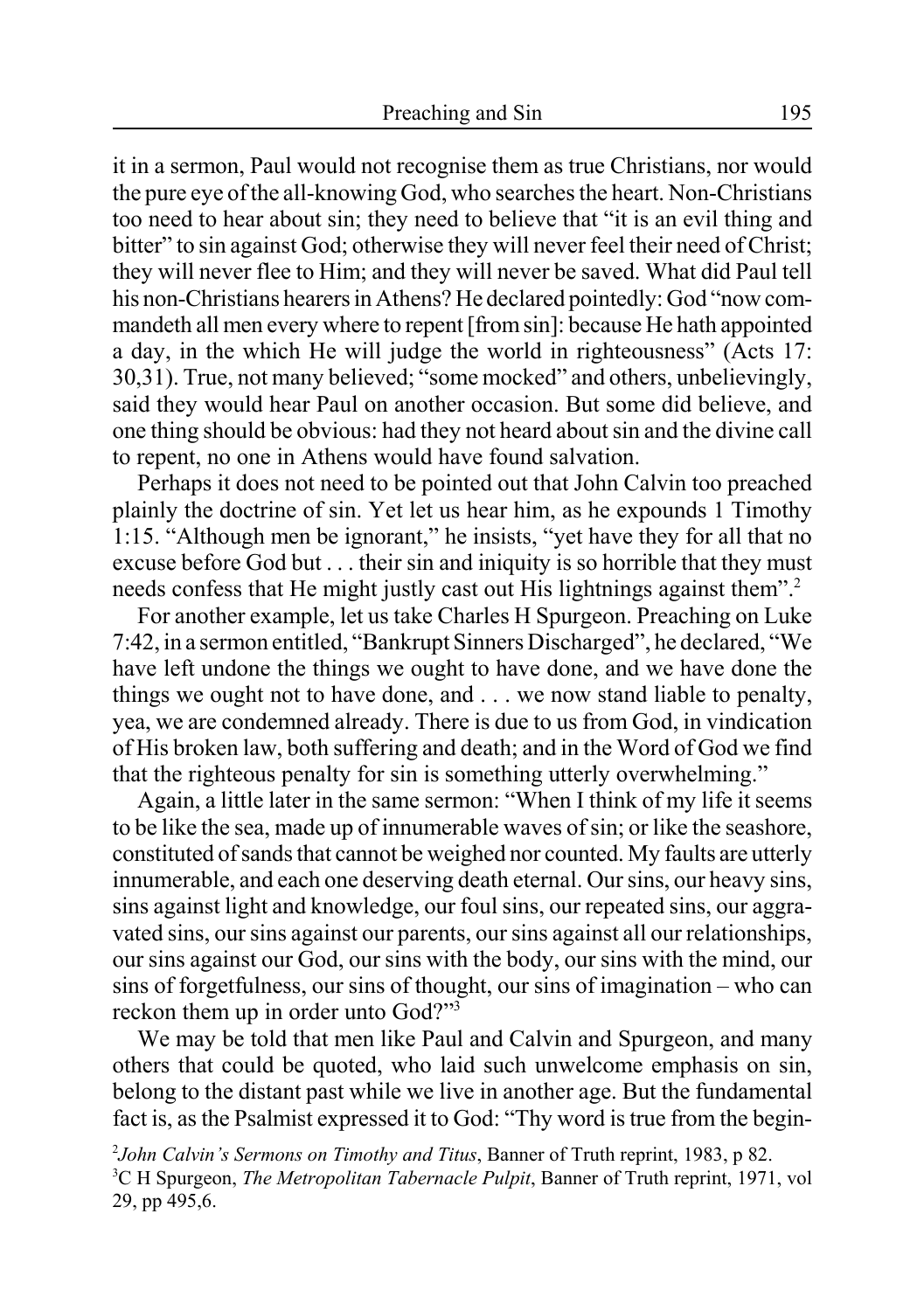ning: and every one of Thy righteous judgements endureth for ever" (Ps 119:160); so, in particular, all God's pronouncements about sin will endure for ever; they are as true and as relevant today as they have ever been. God has not changed; His justice has not changed; He will, and must, punish sin. We ought to take these facts seriously.

God, in His kindness, is also making known to us the way of deliverance – through Jesus Christ, the Son of God, who died for sinners and, in dying, bore away their guilt. We should react to a Scripture verse, or a sermon, about sin much as we would expect people to react to the realisation that they have a serious illness: they should face up to the fact and seek a cure immediately, if that is available. And, as just stated, there is a cure for sin, through Christ Jesus.

The Bible tells us: "If we say that we have no sin, we deceive ourselves, and the truth is not in us. If we confess our sins, He is faithful and just to forgive us our sins, and to cleanse us from all unrighteousness" (1 Jn 1:8,9). So, recognising the evil of our sin and its consequences, we are to confess it to God – at the same time looking for deliverance to Christ Jesus, as the one Saviour whom God has appointed. Christ gave the assurance: "Him that cometh to Me I will in no wise cast out" (Jn 6:37).

Thus Samuel Miller, one of the first professors in Princeton Seminary, was on a solid scriptural footing when he spoke as follows to what was presumably a group of preachers: "Be not afraid to tell men, with all plainness, of their total depravity by nature and of that state of condemnation and wrath under which they lie while strangers to the grace of Christ. Be not afraid to sound in their ears the thunders of Sinai, as well as the still small voice of Calvary. Be not backward to proclaim the humbling and self-denying, but most glorious, doctrines of free and sovereign grace, however unpalatable they may be to some, or whatever your fidelity may cost you. Warn men boldly of every danger. Strive to bring them off from every false foundation. Give them no rest till they are brought humbled and trembling to the foot of the cross; and then, and not till then, pour into their bleeding wounds the oil of consolation, the balm of heavenly grace."4

This is the kind of preaching that every congregation needs if the Church is not to degenerate everywhere into an institution where everyone is encouraged to feel good about themselves regardless of the lost eternity to which all unrepentant sinners are going. May God grant that such preaching would again become widespread and that the Holy Spirit would apply it to the conviction and conversion of multitudes of sinners!

4 Quoted in James M Garretson, *An Able and Faithful Ministry: Samuel Miller and the Pastoral Office*, Reformation Heritage Books, 2014, p 34.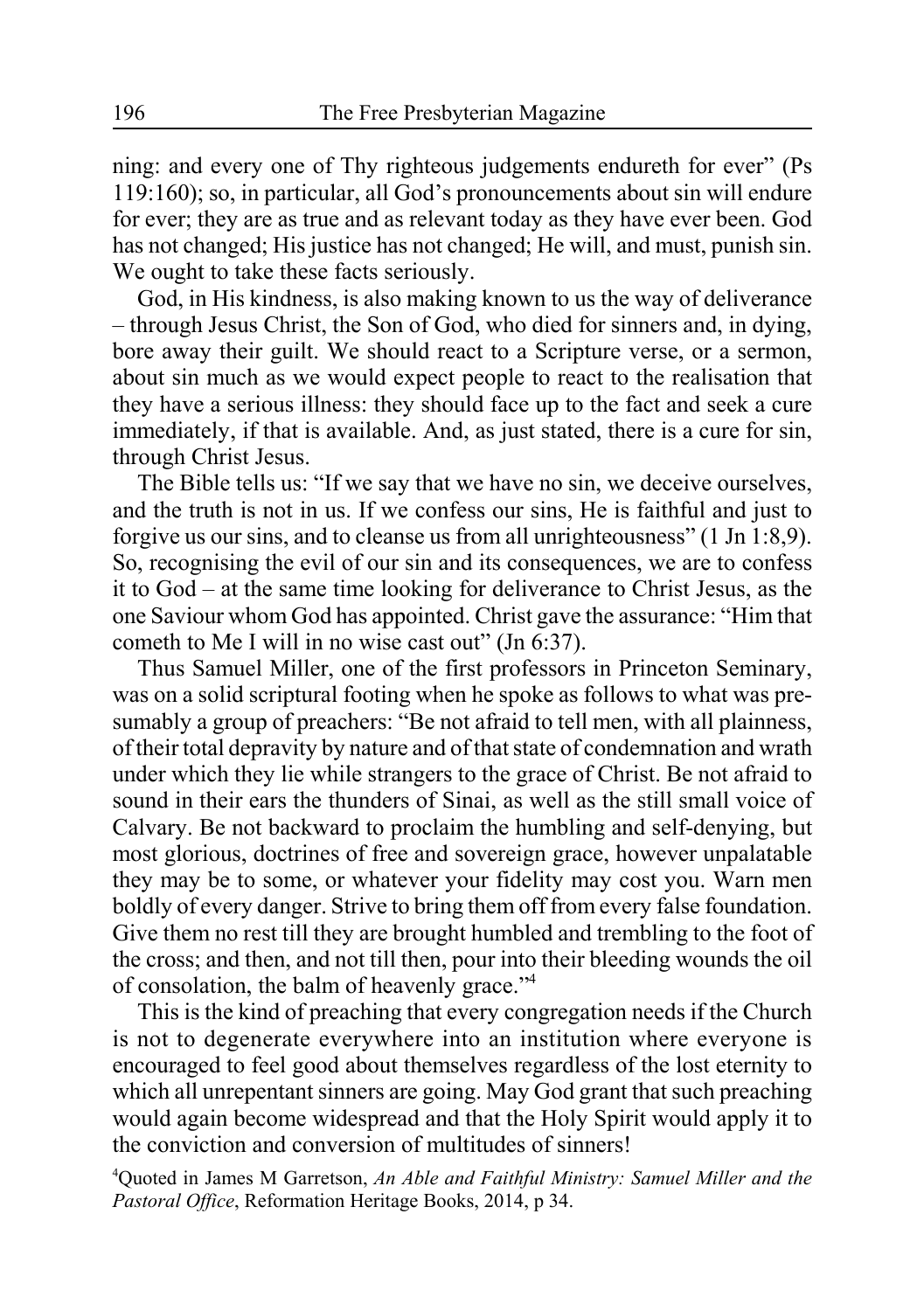# **The Triumphant Persuasion**<sup>1</sup>

**A Sermon by** *R M M'Cheyne*

Romans 8:38,39. *For I am persuaded, that neither death, nor life, nor angels, nor principalities, nor powers, nor things present, nor things to come, nor height, nor depth, nor any other creature, shall be able to separate us from the love of God, which is in Christ Jesus our Lord.*

The comforting and invigorating doctrine of this precious passage is that a soul in Christ cannot be separated from the love of God.

**1. All Christless persons are by nature out of the love of God.** God has no love of complacency towards unconverted souls. He sees nothing amiable in them; He sees nothing for which He can possibly love them. "What is man that he should be clean; and he that is born of a woman that he should be righteous? Behold He putteth no trust in His saints; yea, the heavens are not clean in His sight. How much more abominable and filthy is man, which drinketh iniquity like water?" "The righteous God loveth righteousness." It is His very nature to do so; He cannot but love it wherever He sees it. But there is no righteousness in Christless persons; there is not so much as one clean white spot in their whole garments. By nature "we are all as an unclean thing, and all our righteousnesses are as filthy rags". Therefore it is impossible that God can love the unconverted with the love of complacency. He must change His nature and become another God before He can cherish the least spark of esteem for an unconverted soul.

But it may be objected: Did not God so love the world, that He gave His only begotten Son, and did not Christ show great tenderness to sinners when He was on earth? Yes, we readily admit it, for it is quite true that God looks on Christless persons with infinite pity. If you saw a man lying wounded, bleeding and dying, your heart would flow out with compassion all at once. The benevolence of your nature being appealed to, you would love him with the love of pity. But if you found out that he was a wicked, abandoned man, you could not esteem him; your love of pity would continue; indeed it would be greater than before, but you could not have any love of esteem for him. As a sinner, he would be an object of pity but not of complacency.

Just so it is with God. He saw the whole world lying in wickedness and every imagination of man's heart only evil continually, and His gracious heart flowed out in pity towards the children of men. He "will have all men to be saved, and to come to the knowledge of the truth". "I have no pleasure", He says, "in the death of the wicked, but that the wicked turn from his way and live." Ah, see what a large heart of pity God had! It embraced the whole 1 Another sermon taken, with editing, from *Revival Truth*.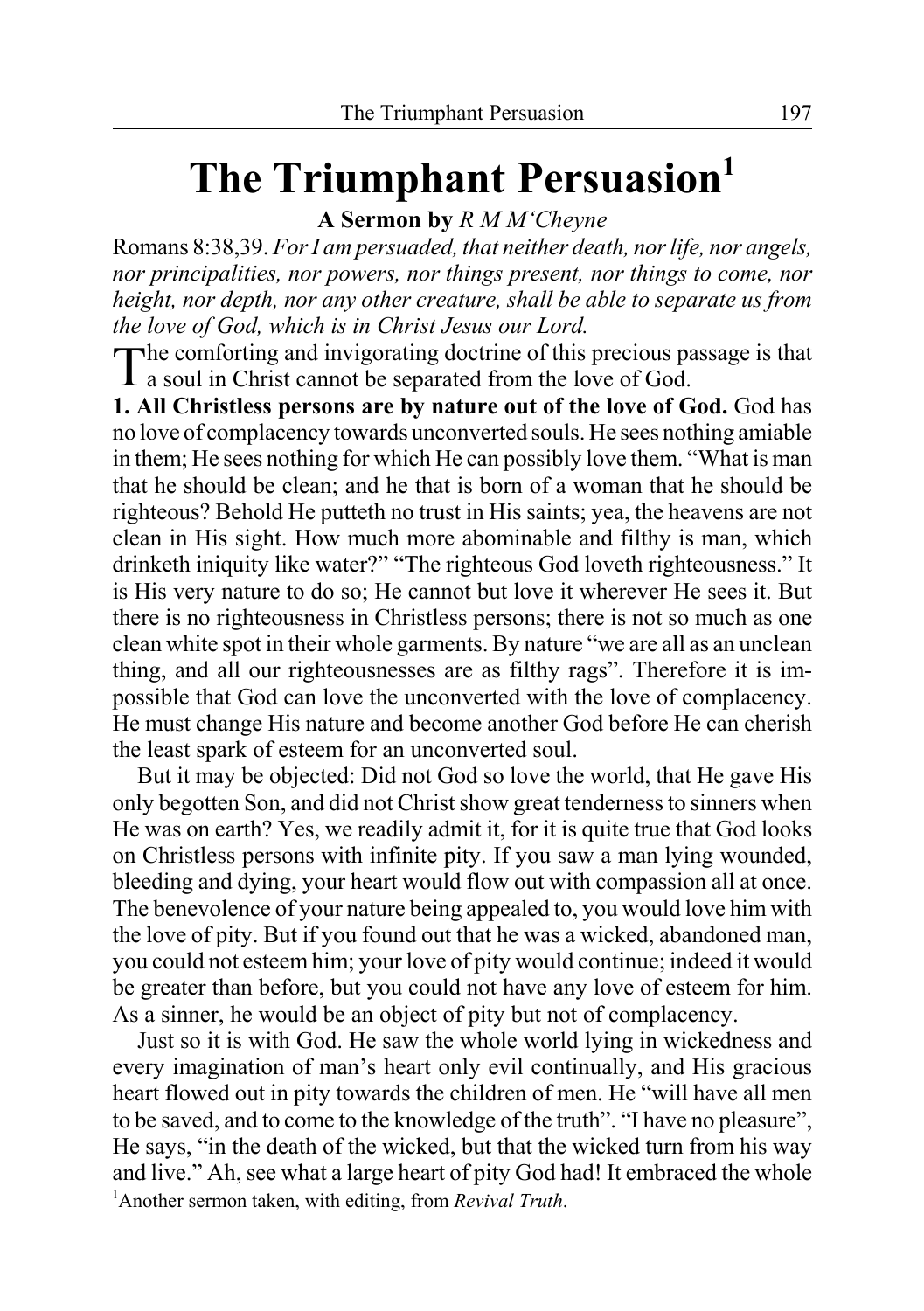world; and, therefore, He provided an infinite and all-sufficient ransom to which all are invited – to which all may come. Jesus, as One who speaks for the Father's heart, says, "Come unto Me, all ye that labour and are heavy laden, and I will give you rest".

But does God esteem Christless souls? No! God would require to change His essential nature and become a wicked God before He could love unconverted, Christless men with a love of esteem. If He were a wicked God, then He could love wicked men. But so long as He is the pure-eyed God, He cannot have a spark of esteem for sinners, however much they may esteem themselves or be esteemed by their fellow-sinners in the world.

*Not only does God not see anything to love in Christless persons, but He sees much to hate*. In Psalm 7 it is written: "God is *angry* with the wicked every day". Again, in Psalm 11, it is written: "The wicked and him that loveth violence His soul *hateth*". And again, in Psalm 34: "The face of the Lord is *against* them that do evil". "He that believeth not the Son shall not see life, but *the wrath of God* abideth on him." "*Cursed* is every one that continueth not in all things which are written in the book of the law to do them." "Because of these things cometh *the wrath of God* upon the children of disobedience." It is part of the nature of God to love holiness, and to hate wickedness wherever He sees it. In whatever heart He discovers it, He cannot but hate it. God must cease to be God before He ceases to hate the wickedness of the wicked.

But an objector may say, If God hates Christless persons on account of their sins, then He can have no pity for them. But why not? He is infinitely just, but He is infinite in compassion too. He must cease to be God before He can cease to be compassionate. "He delighteth in mercy." The more He is angry with a soul, the more He pities that soul, for its case is all the more deplorable; it has rendered itself exposed to His holy displeasure. When Christ was on earth, it is said, "He looked round with anger" on some sinners, "being grieved at the hardness of their hearts". Here is the very thing you say is impossible. Here is anger and pity in the same breast. The lightning of just anger, and the tear of compassion were in His eye at the same moment. This is the very "image of the invisible God".

Again: "When He came near and beheld the city [Jerusalem], He wept over it," and yet said, "The things which belong unto thy peace . . . are hid from thine eyes". Here the Saviour gave it over to perdition with tears in His eyes and words of sadness on His lips. This was infinite compassion, yet infinite indignation. This is the express image of God's person. "In Him dwelleth all the fulness of the Godhead bodily." If God were in human nature, He would weep at the very time He pronounced the holy sentence of wrath.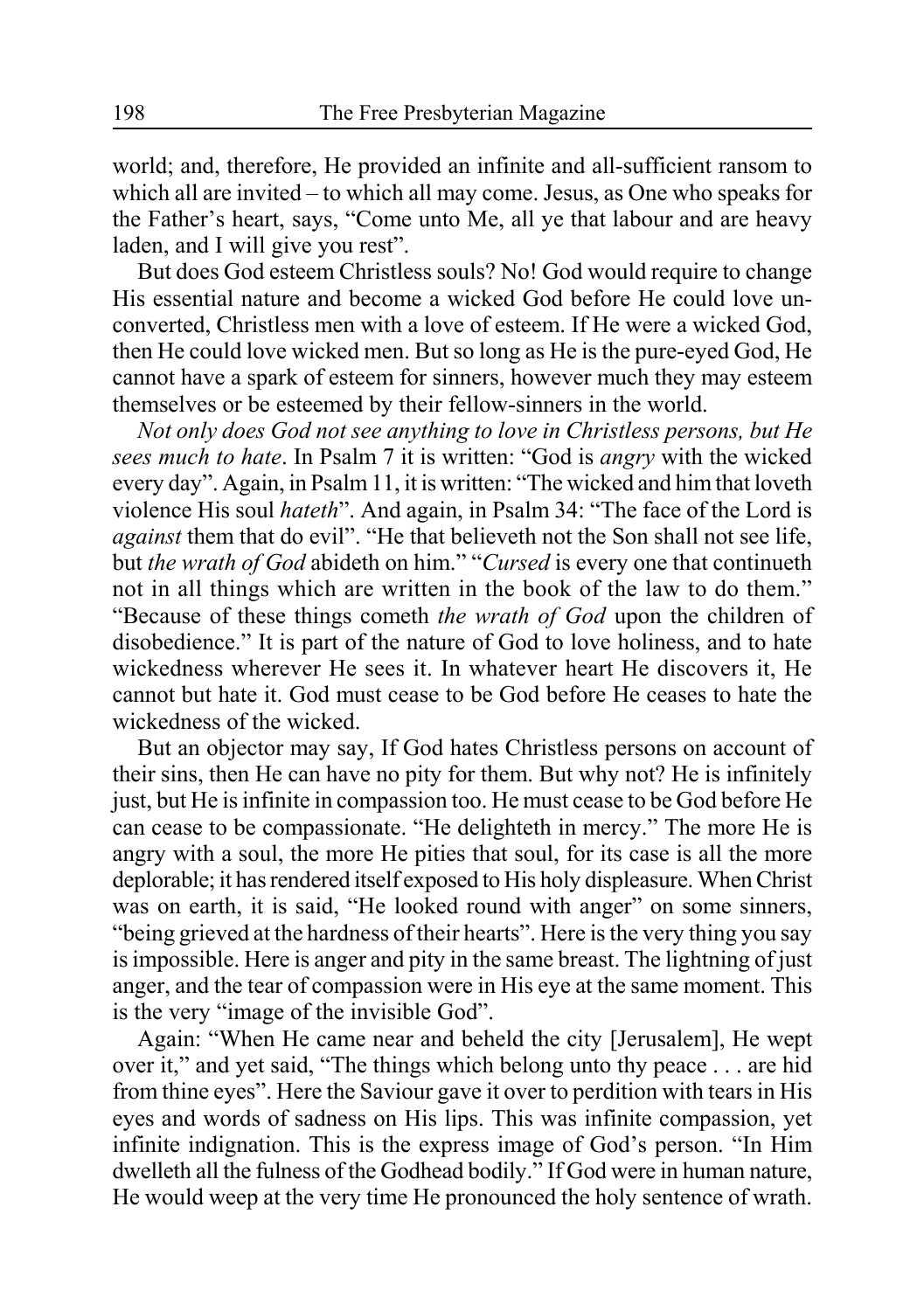Let me here speak affectionately and faithfully to all who are Christless. I would implore you from this to learn exactly where you stand with regard to God. Let it sink deep into your ears and hearts that He has no love of esteem for you; He never had, and He never will have, until He sees you in Christ. You see many things in yourselves that you admire, and you foolishly think that God also will admire them. Perhaps you pray a little in secret and read the Word. Perhaps you feel some glowing of emotion in hearing the preaching of the gospel, and you think all the time that God will look on it and approve it and, as a necessary consequence, esteem you on account of it. But learn here that God sees nothing good in it, nothing worthy of His love. If you are out of Christ, you are altogether loathsome in the sight of the holy God; even your very "righteousnesses are as filthy rags".

Perhaps you are amiable, good-natured, kind, hospitable; your friends love and admire you, and you think God also must admire you. But learn plainly that God sees nothing to admire in you. He knows you are "wretched, and miserable, and poor, and blind, and naked". None of all the deeds that you fancy are meritorious are done out of regard for Him, and He will regard nothing with complacency unless it is done with an eye to His glory. And being out of His love, you are under His wrath. There is no alternative. If you are out of His love, you must be under His wrath. He has created you and, as you are a moral agent, God cannot be indifferent to you or to your actions. God is angry with you every day.

The wrath of God abides upon you at all times! If you go on a journey, the wrath of God hangs over you all the way. If you go out to work, the wrath of God is hanging round your neck. If you sit down to your daily meals, the wrath of God is close by! If you sleep, it rests over you all the night long. At any moment it may crush you into hell; it may be today or tomorrow or some day next week. The time is uncertain, but the thing is sure. Whenever God cuts the thread of life, the wrath that is against you will do its work. O dear souls, how can you remain in this fearful and perilous condition? Be persuaded now to believe in Jesus and thereby escape the "wrath to come".

Your case is very melancholy, but it is not hopeless. God has infinite pity for you. His pity is as infinite as His wrath. He has no pleasure in your dying; He pleads with you to turn and live. He has provided blood enough in Christ to blot out all your sins, and raiment enough to cover your nakedness. The more He is angry with you on account of your sinfulness, the more He pities you. Christ strives most after the salvation of Jerusalem sinners. The more you have provoked Him, the more ready He is to cover you under His wings. Turn, sinner, turn. God will not always wait. He has said, "My Spirit shall not always strive with man". "Give glory to the Lord your God before He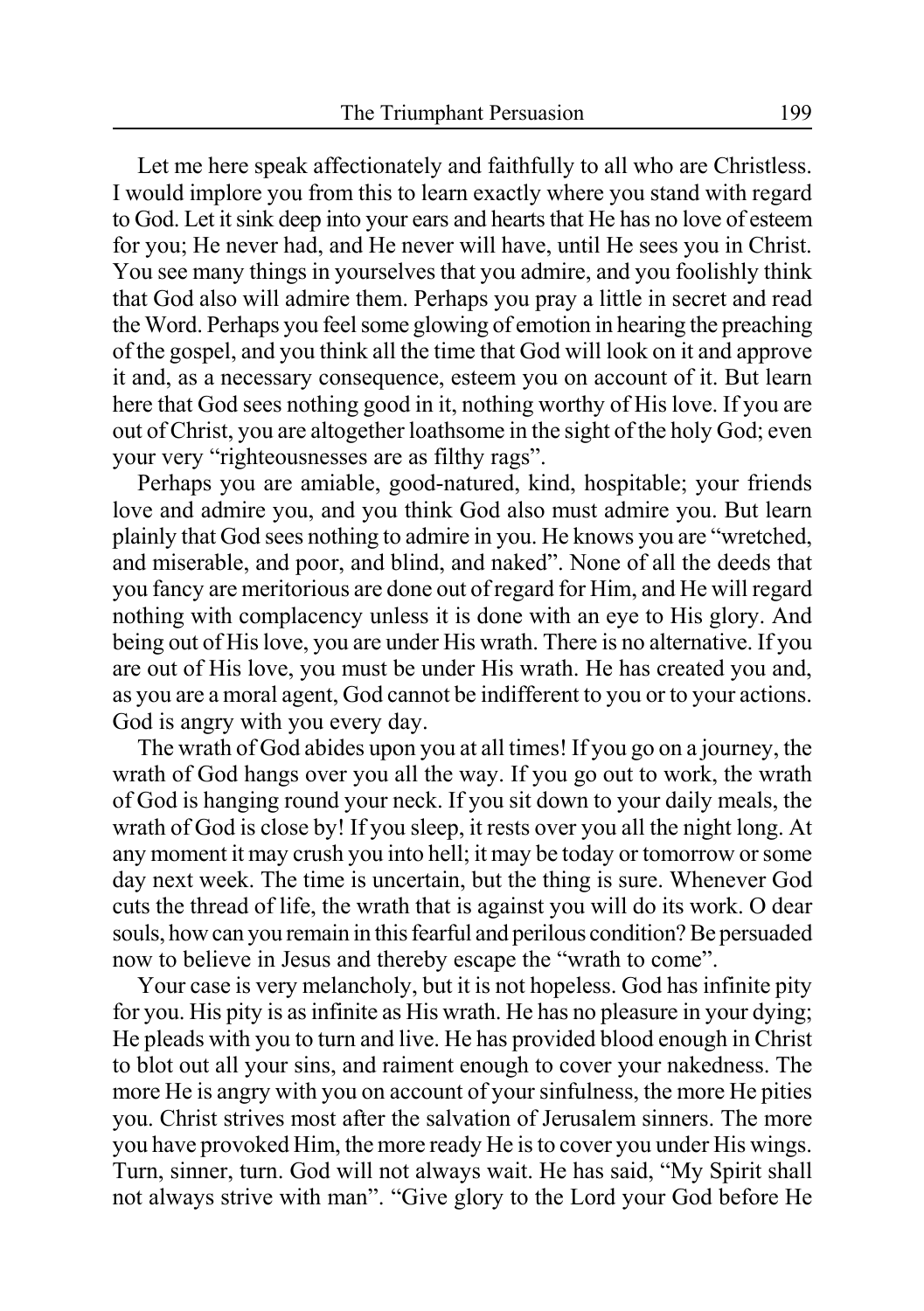cause darkness, and before your feet stumble upon the dark mountains, and while ye look for light He turn it into the shadow of death, and make it gross darkness."

**2. All who are in Christ are in the love of God.** When any sinner is made willing to close with Jesus Christ as a Surety, then it is a righteous thing with God to love that soul with the love of esteem. He sees nothing now to hate in that soul. He sees no iniquity in Jacob, and no perverseness in Israel. When any sinner is persuaded to embrace the Lord Jesus as his Surety, the sufferings of Christ are counted his; and so, in Christ, he has suffered for all his sins already. When the sinner stood before God in himself, God could not but loathe him; but when the sinner stands before God, not in himself but in Christ, the Son of His love, then God sees no iniquity in him; his sins have been carried away into a land of forgetfulness, and cast "into the depths of the sea". These sins were once like scarlet; they are now "white as snow"; and the sinner begins to sing, "O Lord, I will praise Thee; though Thou wast angry with me, Thine anger is turned away and Thou comfortedst me". "As far as the east is from the west, so far hath He removed our transgressions from us"

Anxious sinner, close quickly with Christ. Come out of darkness into "marvellous light". God is angry with you every day, so long as you remain out of Christ, but His anger will be all turned away the moment you consent to be found in the Lord Jesus.

*God sees something to love in the soul that is in Christ*. When a sinner accepts Christ as his Surety, he accepts not only Christ's sufferings but His obedience too – His infinitely pure and lovely obedience. This is all put upon the believing sinner. This is the clothing of "wrought gold"; this is the "raiment of needlework". Where God sees that upon the soul of the sinner, He cannot but love him with a love of infinite esteem and divine complacency. "This is my Beloved Son," He says, "in whom I am well pleased."

Just as when the sweet-smelling garments of Esau were put on Jacob, they drew out all the affection of Isaac's heart, and he said, "The smell of my son is as the smell of a field which the Lord hath blessed"; so do the sweet-smelling garments of Christ draw out the infinite affection of God's heart toward the sinner who is "accepted in the Beloved" – for "all [His] garments smell of myrrh, and aloes, and cassia, out of the ivory palaces". Then comes to pass the saying which is written: "He will rest in His love, He will joy over thee with singing"; and again, "The Father Himself loveth you".

Anxious sinner, close with the Lord Jesus and you shall be in the love of God. There is nothing happier for a soul than to be loved. To be loved even by an affectionate dog is pleasant. To be loved by a little child is sweeter. To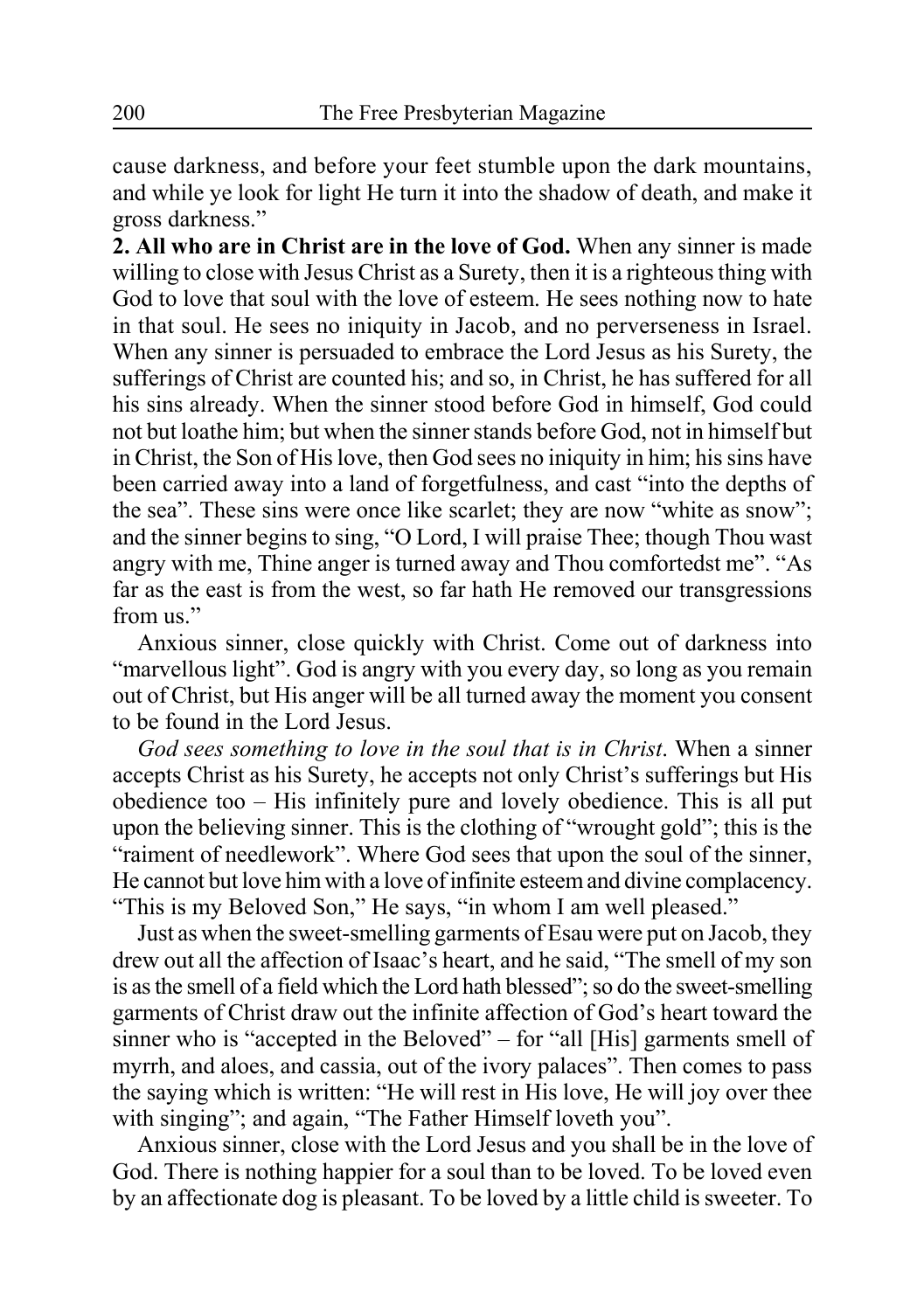be loved by wise and good men, that is sweeter still. But to be loved with the infinite heart of God, that is best of all. O to feel that "God is love"! Sinner, you have seen the midday sun pouring its rays onto a calm sea – an unceasing shower of golden rays – till the sea becomes a sheet of living gold, sparkling with heaven's light. Such is the love of God to the soul of a sinner in Christ – an unceasing, infinite shower of love. O taste and see that the Lord is gracious. Close with Christ and you will cry out, God is love! God is love! **3. Nothing can separate the soul in Christ from the love of God.** Once Christ's, always Christ's: whom He loves, He loves to the end. No one can ever be separated from the love of God who once comes into it. There is no quality more precious than permanence. Most of the joys in the world do not last. The flowering of the apple tree is lovely when, in early summer, it comes out with its ten thousand blushing promises; but its blossoms soon fade and fall off the tree. Jonah's gourd was pleasant while it lasted, but he was soon separated from it. It came up in a night and perished in a night. The sweetest friends are united only to be separated. One may almost see the shroud beneath the wedding garment.

The love of the creature is not an enduring substance. Sometimes the kindest friends change; they cease to love us – or they die – and we are separated. But how different the love of God! It is an enduring good. It is a flame that is never extinguished, the good part that cannot be taken away. "For I am persuaded that neither death, nor life, nor angels, nor principalities, nor powers, nor things present, nor things to come, nor height, nor depth, nor any other creature shall be able to separate us from the love of God, which is in Christ Jesus our Lord." This sublime chapter opens with a strong declaration of no condemnation in Christ Jesus; it is appropriate that it should close with a declaration equally strong of no separation from Christ Jesus. It is with a delightful and animating theme that the chapter terminates. The last object it presents to the eye is Jesus. The last sound that lingers on the ear is the love of Jesus.

*Death cannot separate from the love of God*. Death separates very friends. Death separates husband and wife, soul and body. Death separates those who, for a lifetime, have shared one another's thoughts and cares. It takes us away from their love. We do not feel that the dead love us; we do not meet with their smile. But death cannot separate us from the love of God; it only brings us to the full enjoyment of it. Are you in Christ? Do not be afraid to die, for death will only bring you into the presence of your God, and you shall be a pillar in the house of your God and go no more out. Death cannot separate us from the love of God.

*Life cannot*. I remember reading about one of Brainerd's converts who,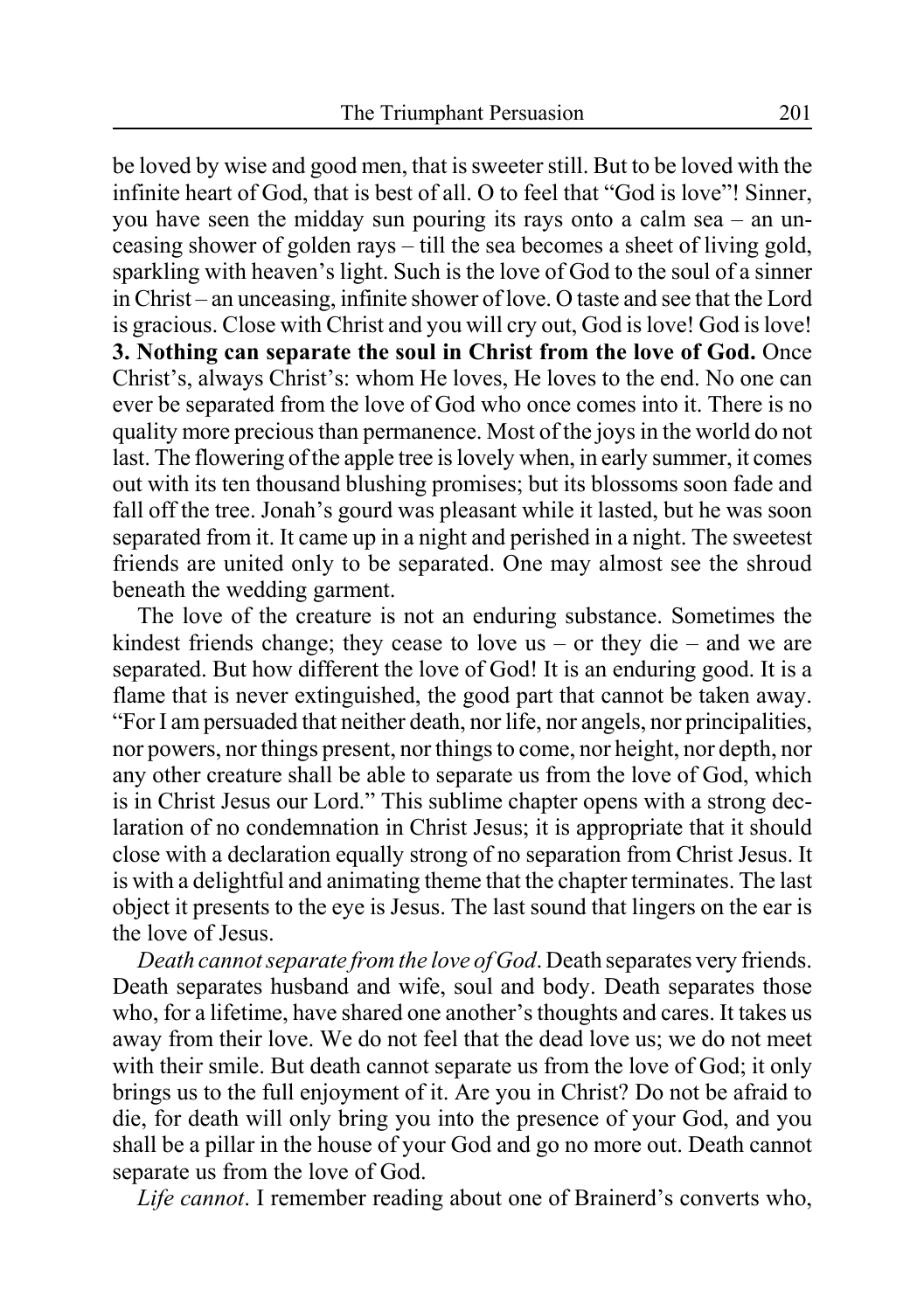when brought to a full sense of the love of God, cried out, "O blessed Lord, take me away; do let me die and go to Jesus Christ. I am afraid if I live I shall sin again." She feared that life would separate her from the love of God. But no, life cannot: "neither death, nor life". Are you in Christ? Do not be afraid to live. The love of God will still be poured into your heart, and the Spirit of God will be given to you. "I pray not that Thou shouldest take them out of the world, but that Thou wouldest keep them from the evil." Neither death nor life can separate us from the love of God.

*Nor angels*. Good angels cannot, even if they would. But they are all for God's children. When a soul is joined to Christ, there is joy in heaven among the angels of God; they rejoice that another poor sinner is brought into the love of God, and they would not have us separated. But even if they were against us, our Righteousness is above their reach, for the Lord of angels is "The Lord Our Righteousness". Evil angels cannot. The devil has great power, but he cannot separate a branch of Christ from the love of God. You remember how he tried to separate Peter and Job from Him, and failed. Christ has overcome. If he could cast Christ down from the right hand of God, then he would separate us from the love of God; but as long as Christ is there, we are safe. Are you in Christ? "Resist the devil and he will flee from you." He and all his legions cannot separate you from "the love of God, which is in Christ Jesus our Lord".

*Nor principalities, nor powers*. Persecution has often tried to tear the believer from the love of God – but in vain. It has often torn him from the love of father and mother and relations (Mt 10:21,22) – but it cannot separate us from God and from His love to us in Christ Jesus. Dear friend, are you in Christ? O make sure, for there may be suffering days yet in which you will be tried. Be rooted and grounded in Him, and the blasts of persecution will only make the roots of your faith take firmer hold – God will love us in the fires. I believe the love of God has often taken away the pains of martyrdom.

*Nor things present*. Of things present to the Christians of the apostolic age, some were good and some were evil, some joyous, others sorrowful – just as it is now among ourselves. Both prosperity and adversity are calculated to draw the soul away from God, but they shall never succeed. Riches, cares, business, houses, lands cannot separate us from the love of God. These are even more dangerous than persecutions. But are you united to Christ? Then they shall not prevail; they cannot come between you and God, so as to separate you from His love. Only abide in Christ, and the love of God shall abide in your soul. These things cannot separate you. Indwelling sin, temporary trial, occasional temptations, the momentary suspension of realising God's love – none of these, or anything else present, shall separate us from Christ.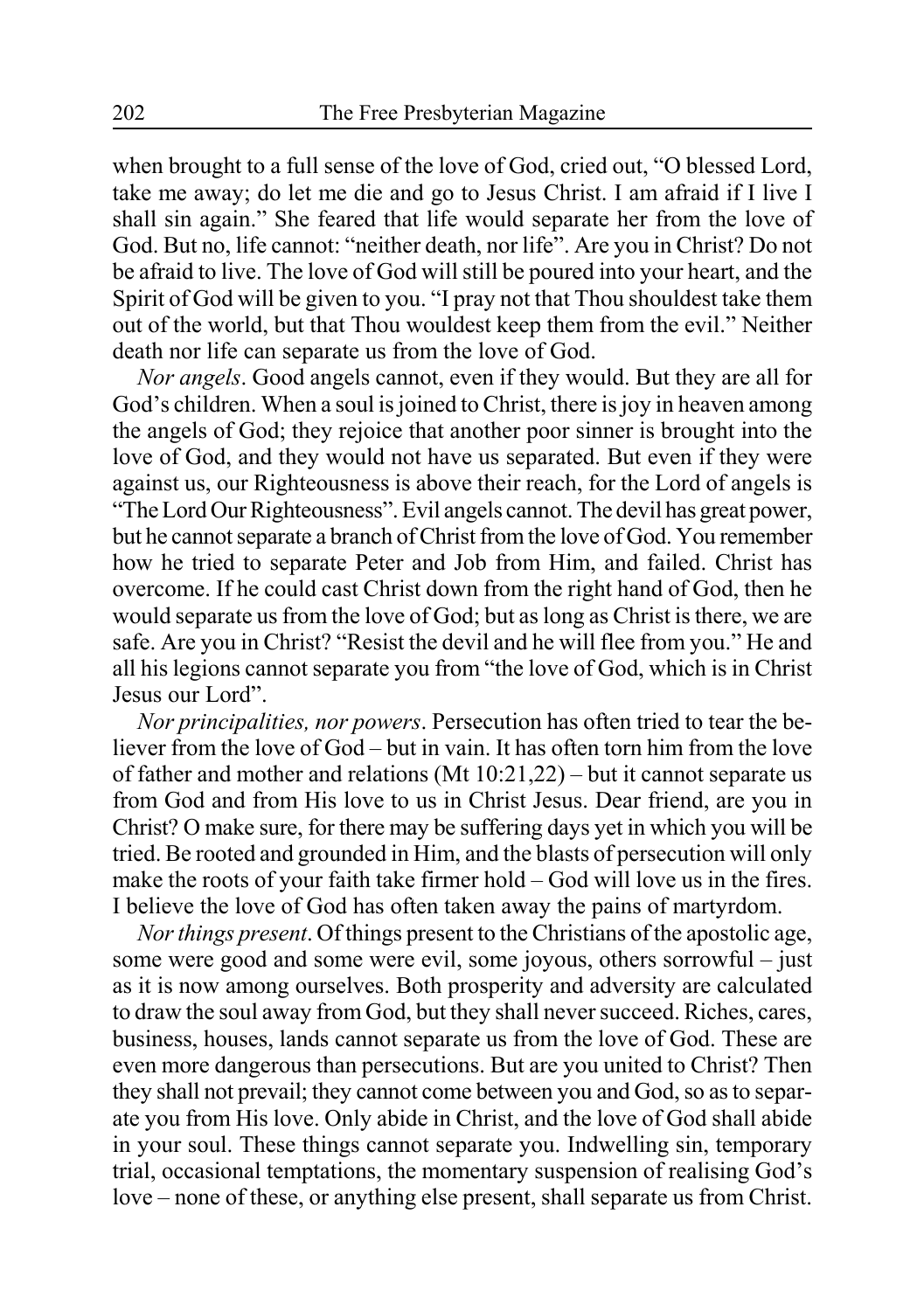*Nor things to come*. They cannot separate us. What lies before us? Who can tell what is "to come"? Shakings among the nations and in the Church: sickness, bereavement, temptation, the valley of the shadow of death – all these are things to come. But in Christ we are safe for ever; they shall not be able to separate us from the love of God.

"Nor height, nor depth, nor any other creature, shall be able to separate us from the love of God, which is in Christ Jesus our Lord."

# **The Covenant of Grace1**

### **4. What Is Involved in the Covenant? (2)**

### *Rev Roderick Macleod*

3. *Conditions*. In a covenant there is often a conditional element. Some-<br>3. thing has to be done by one or all parties, or the thing proposed cannot be realised. Having discussed the thing proposed and consented to, we see that the performance of the Surety was the condition of the covenant of grace. The salvation of those whom God loved with an electing love can be brought about only if the Son of God meets all their obligations to the law and, as their Surety, meets all their liabilities to offended holiness.

The condition of the covenant required of the Son of God, as the last Adam, is satisfied by the holiness of His human nature, the righteousness of His life and the accomplishments of His death and resurrection. He was to take their law place, to be arrested by justice and pay the penalty due to their sins. This mysterious arrangement further requires that Christ be the Trustee, Testator and Executor of the Covenant. He is the *Trustee* in the sense that in Him all the riches of the grace of God are laid up, as the storehouse of the blessings of the Covenant; it is He who has the authority to distribute them. He is the *Testator* because the blood-bought riches of the covenant of grace were in His hand to give as a legacy to His people. Paul calls Him the Testator in Hebrews 9:16,17. The Old and New Testaments are the sacred record of the beloved Testator's will and testament, which He has sworn to be true. There we read, in a solemn, inviolable bequeathing, what arrangements He has put in place for His people. He is the *Executor* of His own will and testament because, though He was dead, He is alive for evermore. Christ's principal work as Trustee and Executor of His own testament is (1) prophetical: revealing and teaching by His Word and Spirit the grace of God for our

<sup>1</sup>Last month's section of this Theological Conference paper began to compare the covenant of grace with some general features of covenant agreements, beginning with (1) the parties involved and (2) the proposal. This final article continues the points of comparison.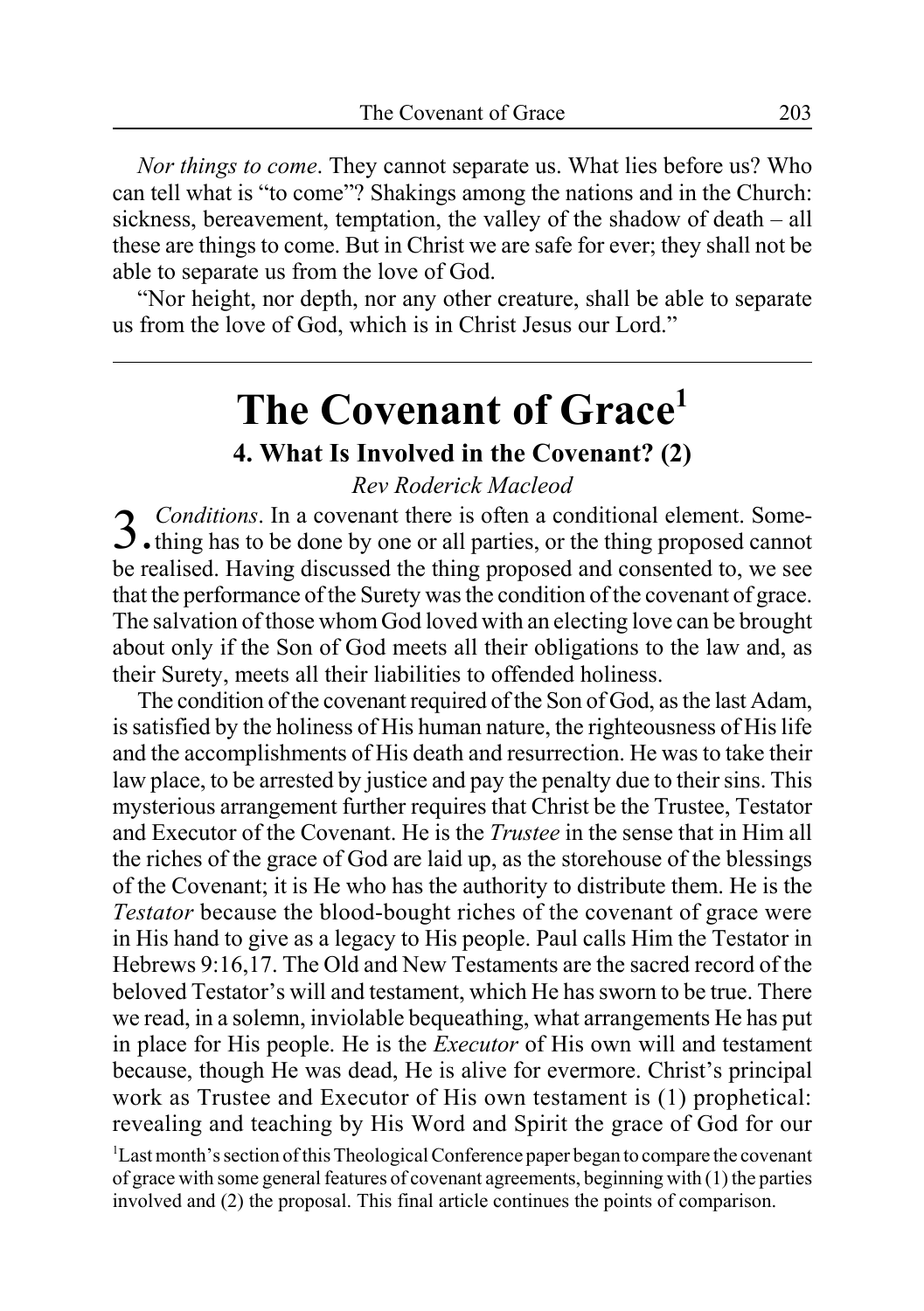salvation; (2) priestly: making intercession in heaven, on the basis of His sacrifice of Himself; (3) princely: defending His people and bestowing the blessings of His kingdom as King.

4. *Promises*. In a covenant something is promised. In the Bible we read of promises made by the Father to the Surety. We have already mentioned Hebrews 10:5, where the Surety acknowledges that His human nature was prepared by the Father in accordance with a covenant promise made to Him in eternity. We can also mention the promise that His soul would be filled with the Holy Ghost, without measure and without intermission: "And the spirit of the Lord shall rest upon Him, the spirit of wisdom and understanding, the spirit of counsel and might, the spirit of knowledge and of the fear of the Lord" (Is 11:2). Jehovah the Son would become Jesus.

The name Jesus translates "Jehovah Saviour": "Thou shalt call His name Jesus: for He shall save His people from their sins" (Mt 1:21). The divine Surety would take the nature that was "doomed to die". Several places in Scripture indicate that He would perform the work of suretyship with a sense of the weakness of the human nature. The powers and prerogatives of His own deity would not be laid aside, but they would remain in silent personal union with His sinless but frail humanity. He would not draw on the boundless, timeless, changeless perfections of His deity but would trust with a perfect faith in the promises made to Him, personally, in the covenant of grace.

In Isaiah 50, He who is described as giving His "back to the smiters" (that is Jesus, the blessed Surety) is represented as trusting, with a perfect trust, the promises made to Himself personally, in the eternal council of peace. He says, "For the Lord God will help Me; therefore shall I not be confounded: therefore have I set my face like a flint, and I know that I shall not be ashamed. He is near that justifieth Me; who will contend with me? Let us stand together: who is Mine adversary? Let him come near to Me. Behold, the Lord God will help Me; who is he that shall condemn Me? Lo, they all shall wax old as a garment; the moth shall eat them up" (vv 7-9).

This dependence on covenant promises, along with a sense of the sinless weakness of His human nature, is felt throughout the first 21 verses of Psalm 22. Verse 19 of this Psalm is a most affecting appeal to heaven by the Lord Jesus Christ, while trusting in the eternal promises of upholding: "But be not Thou far from me, O Lord: O My strength, haste Thee to help Me". Every word of this verse, and of this whole Psalm, is heavy with glorious grace.

Psalm 110 contains several promises of glorious rewards for the God-man Surety on completion of His suretyship. He is promised a perfect vindication of His Suretyship before the rational universe, and of His absolute dominion over the created universe. This will be for the good of His people and will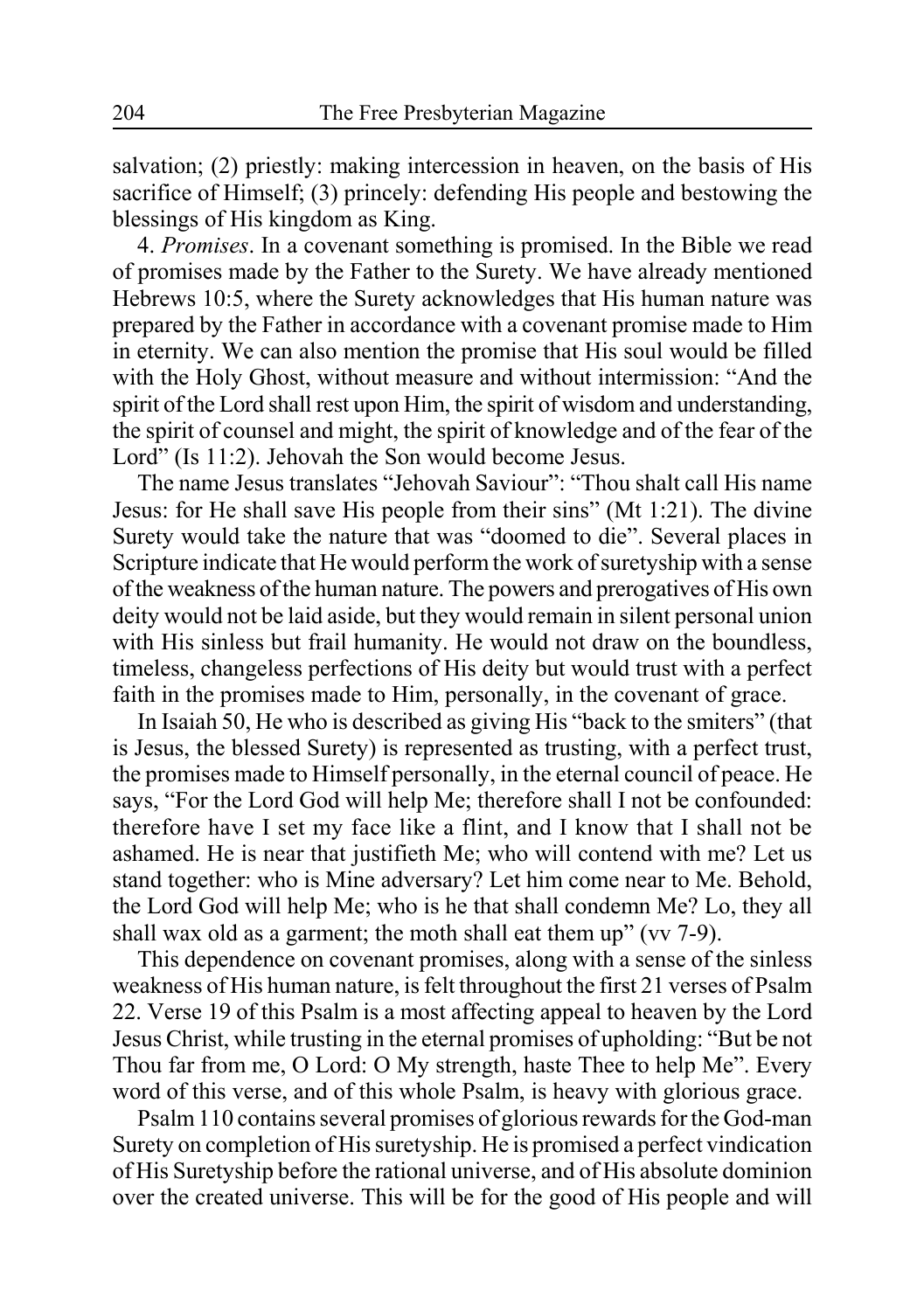result in the destruction of their enemies: "The Lord said unto My Lord, Sit Thou at My right hand, until I make Thine enemies Thy footstool; the Lord shall send the rod of Thy strength out of Zion: rule Thou in the midst of Thine enemies. Thy people shall be willing in the day of Thy power, in the beauties of holiness from the womb of the morning: Thou hast the dew of thy youth. The Lord hath sworn, and will not repent, Thou art a priest for ever after the order of Melchizedek. The Lord at Thy right hand shall strike through kings in the day of His wrath. He shall judge among the heathen, He shall fill the places with the dead bodies; He shall wound the heads over many countries. He shall drink of the brook in the way: therefore shall He lift up the head."

We find the same kind of conditional promise in Isaiah 53:10-12: "Yet it pleased the Lord to bruise Him; He hath put Him to grief: when Thou shalt make His soul an offering for sin, He shall see His seed, He shall prolong His days, and the pleasure of the Lord shall prosper in His hand. He shall see of the travail of His soul, and shall be satisfied: by His knowledge shall My righteous servant justify many; for He shall bear their iniquities. Therefore will I divide Him a portion with the great, and He shall divide the spoil with the strong; because He hath poured out His soul unto death: and He was numbered with the transgressors; and He bare the sin of many, and made intercession for the transgressors." These promises are made to Him on condition of finishing the proposed work of suretyship.

Promises are made to Him for the salvation of His people. Eternal life will be theirs, if He fulfils the necessary conditions. Some make our acting faith the condition of the covenant. Yet, while there is no salvation without faith and repentance, neither of them can be considered proper conditions of the covenant, to be performed by us, which God will reward by giving us salvation. (1.) Nothing we do can answer the demands of outraged justice and offended holiness. (2.) If the salvation of His people was promised to Christ before the world began, it must hang on what He will do, not on something we do. (3.) Faith is promised in the Covenant and therefore cannot, without confusion, be spoken of as a condition of the covenant.

What is the relation of the believer's faith to the covenant? It is wrought by the Holy Spirit in the hearts of those for whom Christ died, on the basis of His finished work. Believing that they are guilty and condemned, they believe also that there is sufficient in the gospel feast for them as sinners – in the surety-righteousness and surety-suffering of Christ. They believe that the feast is perfectly adapted to their need as perishing sinners. They believe that they, as sinners, on the basis of the Scripture invitations to sinners, have a warrant to come and dine. This faith is the gift of God and by it they are united to Christ and have a right to all the saving blessings described in the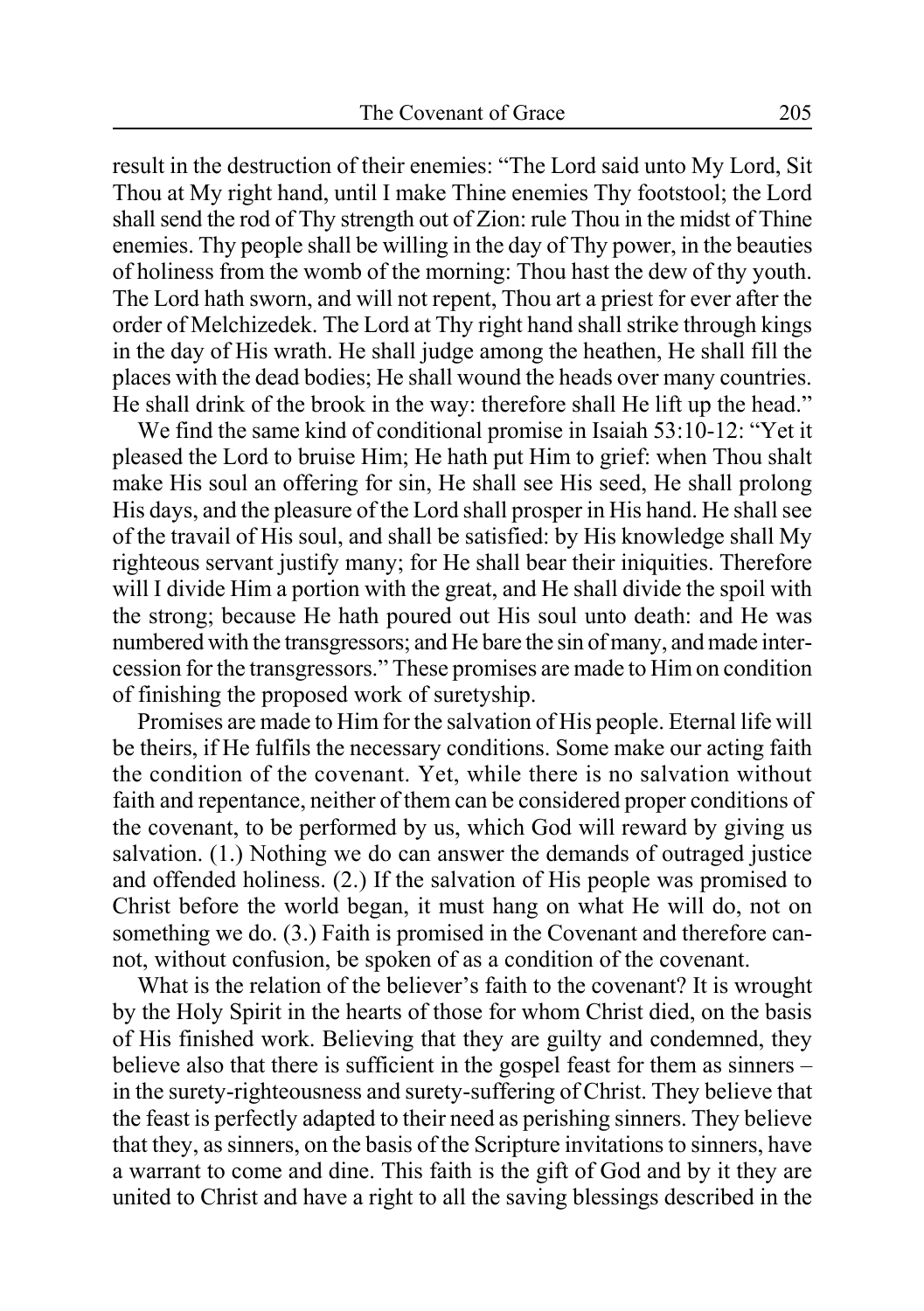promises. In union to the first Adam, the promise of eternal life was "yea" and then "nay". By union to the last Adam, this promise is yea and amen; "for all the promises of God in Him are yea, and in Him amen, unto the glory of God" (2 Cor 1:20). "All things are now ready." "They shall come and shall declare His truth and righteousness and that He hath done this" (Ps 22:31).

*Conclusion*. Here are great riches for broken men. It is a most blessed and mysterious feast prepared at great cost, purchased by the blood of a glorious Person to meet the needs of worthless sinners. David marvelled at it and said that God "remembered us in our low estate: for His mercy endureth for ever". According to Richard Alleine, in *Heaven Opened*, his book on the covenant of grace, there are such true riches here that earthly riches do not deserve to be called riches in the same day. "Good news from heaven," he says, "the dayspring from on high hath visited this undone world. After the deluge of sin and misery, behold the bow in the cloud! The Lord God hath made and established a new covenant, and this is it that hath cast the first beam on the dark state of lost and fallen man, and hath brought immortality to light. This is the covenant of hope for sinners; the riches of saints; the Magna Carta of the city of God; the renewal of the forfeited lease of eternity; God's deed of gift wherein He hath, on fair conditions, granted sinners their lives and settled upon His saints an everlasting inheritance."

Let us come to the throne where grace reigns and ask for the blessings of the covenant bequeathed by the Testator (who was dead and is alive again); stored up by the faithful Trustee and freely dispensed by the generous and large-hearted Executor of the covenant of grace. Come and taste of justification, adoption, sanctification, assurance of God's love, peace of conscience, joy in the Holy Spirit, increase of grace and perseverance therein to the neverending ages of everlasting glory. "Come for all things are now ready."

Some are greatly tempted that the doctrine of election, which is at the very heart of this covenant of free and sovereign grace, stands between them and the universal, indiscriminate invitations to sinners to partake of the covenant provision. But these invitations, as we saw at the beginning of this paper, are at the very forefront of this covenant. It is important to remember that the predestination of sinners to salvation belongs to the secret things of the Lord. Having believed that doctrine, we have no further responsibility in that area. Our responsibility is, in the light of this gracious covenant, summed up in Mark 1:15, "The time is fulfilled, and the kingdom of God is at hand: repent ye, and believe the gospel".

The Holy Spirit has composed a prayer for our use which gives glory to a sovereign God and at the same time pleads for covenant mercies in the full glare of divine predestination, in Psalm 106:4,5: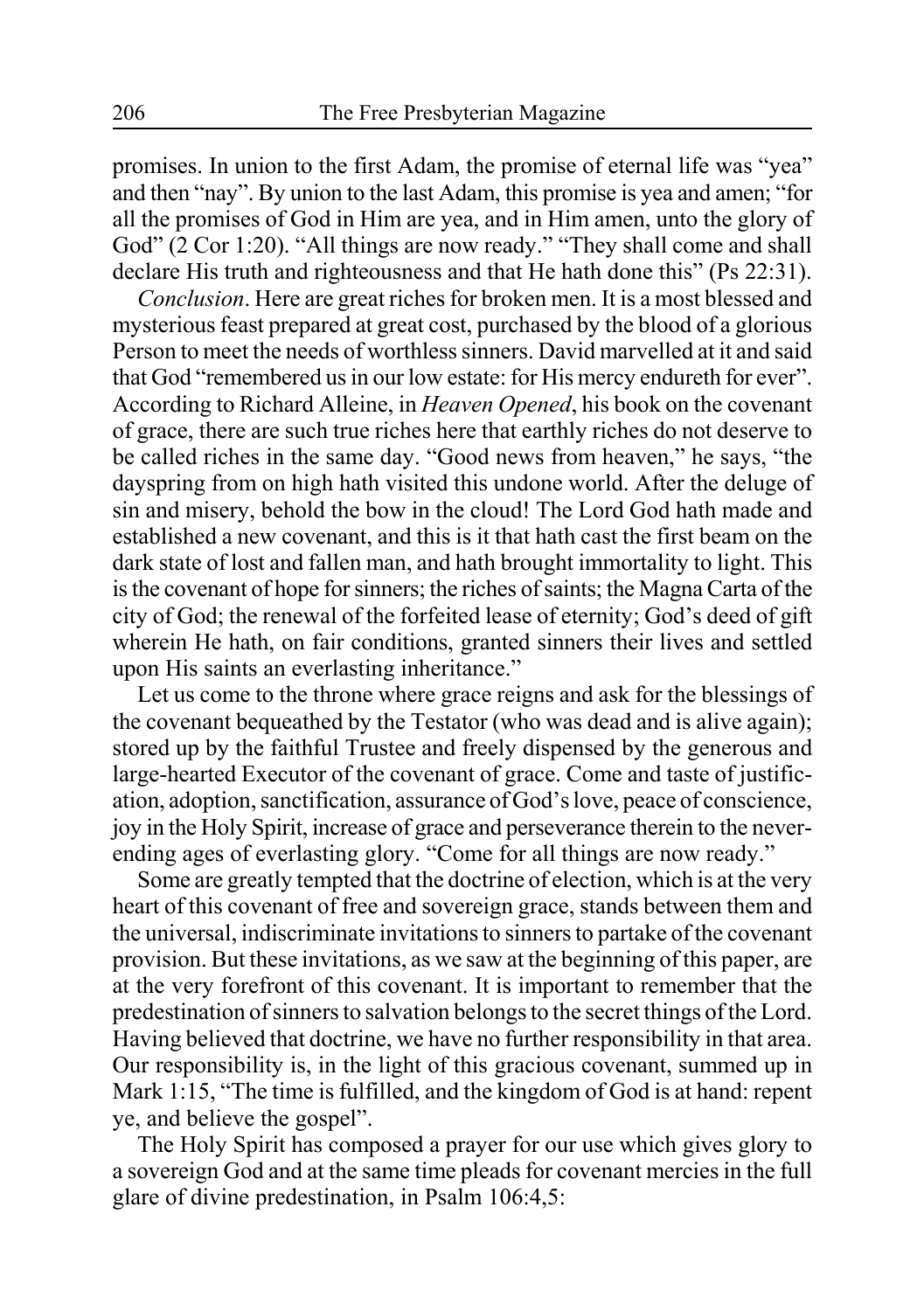"Remember me, Lord, with that love which Thou to Thine dost bear; With Thy salvation, O my God, to visit me draw near: That I Thy chosen's good may see, and in their joy rejoice; And may with Thine inheritance triumph with cheerful voice". "Come, for all things are now ready."

# **Satan Assaulting the Christian's Faith**<sup>1</sup>

### *Ralph Erskine*

*Question*. Why does Satan most fiercely assault the faith of a Christian? *Answer* 1. Because there is more of the power of God laid out on this grace than on almost anything else.

2. Satan knows that it is the Spirit of God that works this faith in us; he therefore envies it and opposes the work of the Spirit.

3. He knows that God is most delighted with this grace, and glorified by it. Without this grace it is impossible to please Him, and He is still pleased when it is exercised.

4. Satan knows that, of all other graces, faith is the strongest to overcome him; therefore we are exhorted to be, "above all, taking the shield of faith" (Eph 6:16). And it is said: "This is the victory that overcometh the world, even our faith" (1 Jn 5:4).

On the contrary, no sin damages the soul more than unbelief. By our unbelief we blaspheme God and make Him a liar. He has said that He has magnified His Word above all His name (Ps 138:2), but unbelief discredits His Word. Unbelief is the greatest sin, because it is the mother of all sins: "Take heed, brethren, lest there be in any of you an evil heart of unbelief, in departing from the living God" (Heb 3:12). When once we turn from God, then we lie open to all sin. Therefore Satan envies our faith above all graces.

5. Faith is the most uniting grace. It unites the soul to God in Christ, whereas unbelief divides the soul from God.

6. As faith furthers good things to us, unbelief keeps outward good things from us. So the lord on whose hand the king leaned, who would not believe, had no benefit by the plenty in Samaria (2 Ki 7). It was unbelief that hindered Moses from entering the land of Canaan. Therefore Satan sets himself most against our faith. And because Satan sets himself so much against our faith, Christ takes care of our faith most of all. The whole Word of God is written to encourage and strengthen our faith: "These things are written, that ye might

<sup>1</sup>An extract from *The Works of Ralph Erskine*, vol 3. The six-volume set of Ralph Erskine's *Works* is again available from Free Presbyterian Publications.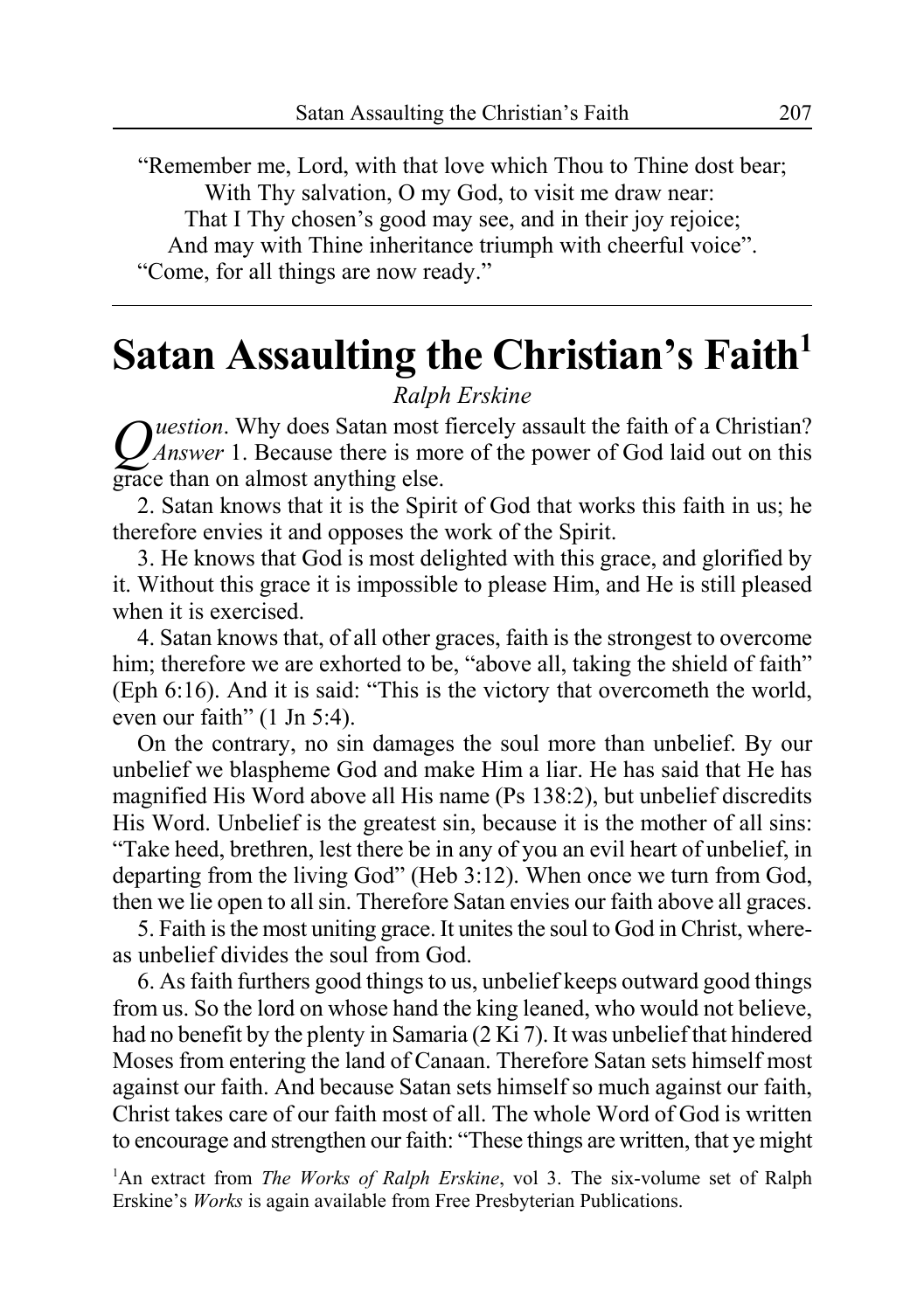believe that Jesus is the Christ, the Son of God, and that believing ye might have life through His name" (Jn 20:31).

Hence, whatever objection is made against believing in the Son of God, there is an antidote somewhere in Scripture to refute these objections. Again we may find that, by the very ways Satan takes to weaken our faith, the Lord Jesus Christ strengthens it. For example, Christ strengthens our faith by these temptations, by which Satan plans to overcome us (2 Cor 12:7-9). So, as we shall one day see, we could not have done without them. Again Satan plans to hurt us by exposing us in the world; therefore Christ does us good by these oppositions.

Hence learn the excellence of faith, although it seems the poorest and weakest grace, the most beggarly of all the graces. Love brings ointment to Christ's head, and repentance brings tears to wash His feet, but faith gives nothing and brings nothing to Christ. Yet it is intended to occupy a higher office than any other grace: it is the hand that receives Christ and receives all from Him. What cannot be said of any other grace can be said of faith. As faith justifies, the same thing may be said of it as of Christ. It is Christ that justifies and Christ that saves; yet we are said to be justified by faith and saved by faith – but not in opposition to Christ. But to live by faith is to live by Christ; to be saved by faith is to be saved only by Christ. Again, in the matter of justification, faith is alone; no other grace is said to justify.

Further, observe these six particular points concerning it:

1. Faith is that grace by which we have access to God. Many times a poor soul is as a ship that is tossed in a furious tempest and cannot see land. Faith is like someone getting to the top of the mast and telling that he has seen the haven. It brings Christ and the soul together.

2. As faith is the grace that brings us to Christ, so it is the grace that keeps Christ and the soul together, that preserves the soul in Christ; you "are kept by the power of God through faith unto salvation".

3. Faith is the grace that presents us to God spotless and blameless. Faith receives the righteousness in which we appear spotless before God, saying, "In the Lord have I righteousness".

4. Faith is the leading and commanding grace. It leads forth all the other graces that are in us. It is the holy centurion that says to someone: "Go, and he goeth; and to another, Come, and he cometh," for the working of all the graces is according to the measure of faith.

5. Faith is the binding and uniting grace. Love also unites the soul to Christ; yet, though it is a uniting grace, the union that love makes is only a moral union, as one heart in two bodies. But the union that faith makes is a mystical union; it makes us spiritually and mystically one with Christ.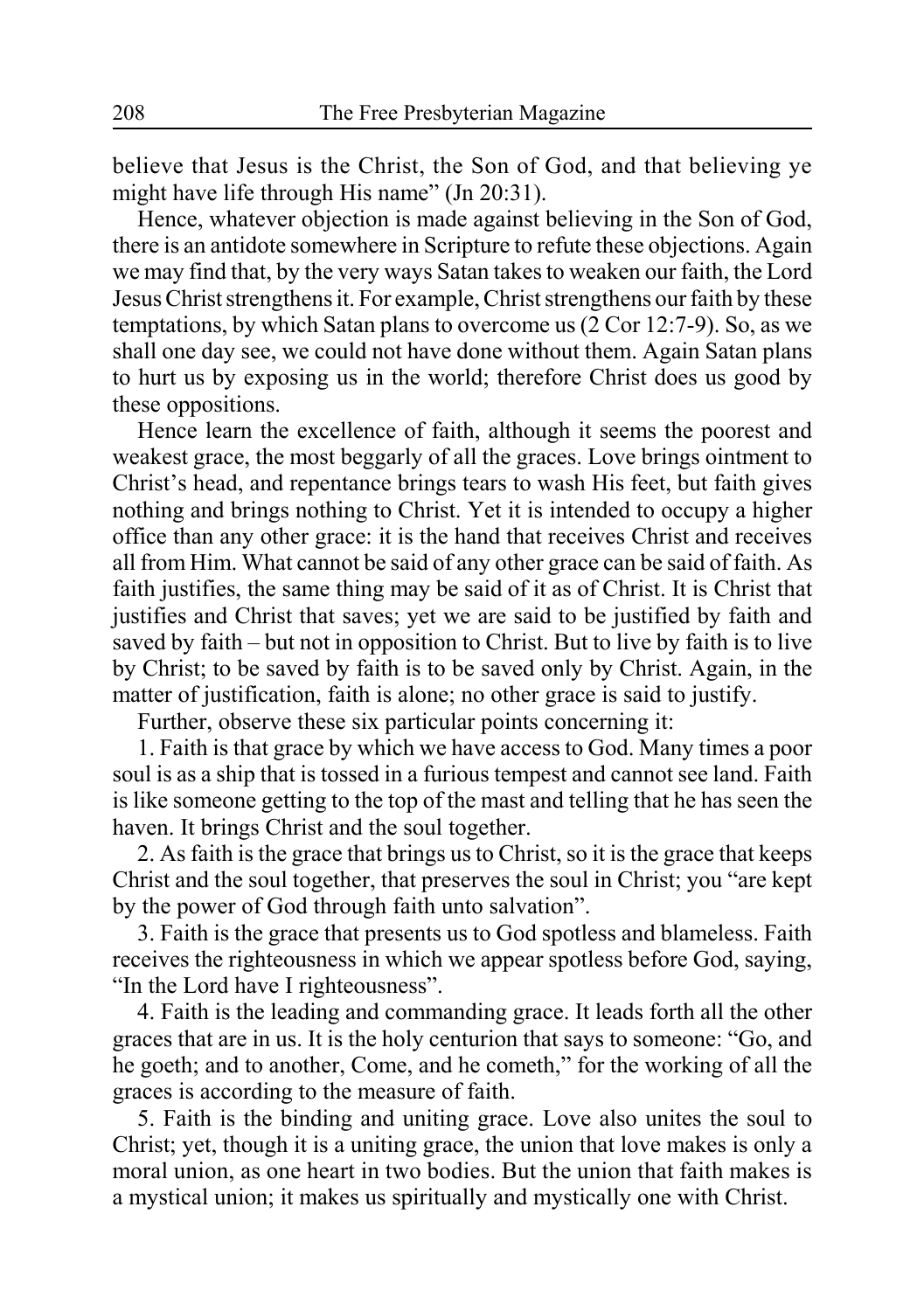6. The excellence of faith lies in this: it is the one grace that Christ specially enquires after. "Where is your faith?" is the great question. When a storm seems to drive hope and courage and all else away, the question is, "Where is your faith?" "If thou wouldst believe, thou shouldst see the glory of God." "If thou canst believe, all things are possible to him that believeth." There are two things our Lord is said to wonder at: one is that He wondered at the people's unbelief, "He marvelled because of their unbelief " (Mk 6:6). Another is that He marvelled at the centurion's faith. So it appears that faith is the only grace that Christ enquires after and is careful about; therefore it must be a grace that excels all the other graces.

On the other hand, we may hence see the vileness of the sin of unbelief. As faith is the most excellent grace, so unbelief is the most abominable sin.

1. Unbelief is seated in the most noble part of the soul: in the understanding it is darkness; in the will it is rebellion and opposition to God.

2. Unbelief is a seminary of all kinds of evil; it lets out the heart to all manner of sin. It is the unbelieving sinner that despises heaven and mocks at hell.

3. Unbelief is spiritual self-murder. It shuts out the soul from mercy, by rejecting the kindness of God and the Christ of God.

4. See what God says of it: "He that believeth not God hath made Him a liar" (1 Jn 5:10), as if no notice was to be given to what God speaks, no regard to what He says. Hence Christ's greatest care is to have unbelief dashed and faith furthered: "I have prayed for thee, that thy faith fail not".

It is due to the mediation and intercession of Christ that, though the faith of disciples may fearfully languish, it shall not utterly fail. If you are left to yourself, believer, you will fall, especially in a day of temptation, in a winnowing and sifting time; but you are to expect keeping, by the power of God and the prayer of Christ. The prayer of Christ is not only general – for all believers – but for particular believers: "I have prayed for *thee*". This is an encouragement for us to pray for ourselves and an obligation to pray for others.

# **Cain1**

### *Henry Law*

Genesis 4:8. *Cain rose up against Abel his brother, and slew him.* When evil fills the heart, evil effects will soon appear. From tainted sources tainted waters  $\alpha$ sources tainted waters flow. The bramble must be clothed with thorns. The tree proclaims the qualities of its root. When poison permeates the veins, the whole body sickens. The plague begun spreads in an infecting course.

1 Taken, with editing, from Law's *Beacons of the Bible.*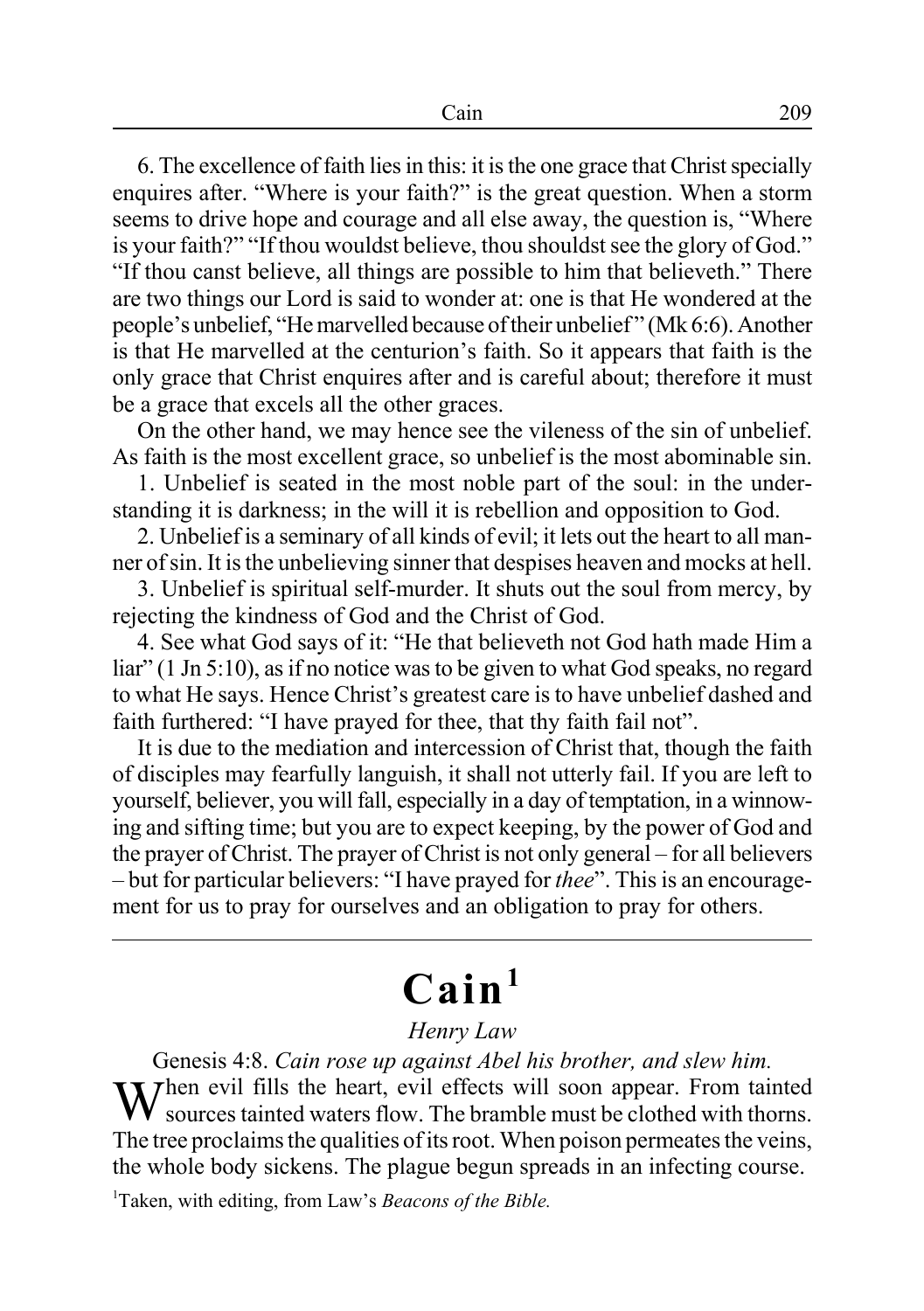When Adam fell, the inner man became entirely corrupt. Corruption cannot but propagate corruption. The parent reproduces his own likeness. Hence every child is born in sin. No cradle holds an innocent child. Each offspring of the human family steps upon earth dead towards God, corrupt in inward bias, prone to iniquity. He brings no eye to see God's will, no ear to hear His voice, no feet to climb the heavenly hill. He is an alien from righteousness, a willing slave of Satan, blinded in intellect, a pilgrim towards a lost land, a vessel fitted for destruction, a current strongly rushing downwards. His heart has many tenants, but God is no longer there. The palace once so fair is overrun with weeds. Like Babylon in ruins, wild beasts of the desert lie there, and the houses are full of doleful creatures (Is 13:21).

This surely is your birth state. Have you realised the awful truth? Do you abhor natural self ? Has the life-giving Spirit quickened you with renovating might? Are you a new creation in Christ Jesus? If so, while in these pages you contemplate Cain, surely you will bless the rescuing grace. If otherwise, may his dark picture scare you from delusion's dream! Would you be saved? You must be born again. Would you see heaven? You must be translated into the second Adam's kingdom.

Let now man's firstborn be surveyed. Ponder his course. His deeds will show the disposition of his mind. The story will endorse this view of the human fall and prove that no abyss can be deeper.

The early annals of the world do not feed mere curiosity. Superfluous statement finds no place. Thus we read briefly that the first family commenced in Cain and was increased by Abel. The birth of the elder seemingly was hailed with rapturous delight. The mother in her joy exclaimed, "I have gotten a man from the Lord" (Gen 4:1). The younger received the name of Abel, which is vanity. Is not this a token that he was comparatively disesteemed? If so, the lesson meets us: how man miscalculates and human expectations err. Blessings reflect a sovereign will. True good descends in channels marked by wise decrees. Heaven's arrangements are deeper than earth's hopes or wishes. Not man's desire, but God's purpose, rules events.

Of the childhood of these brothers we have no mention: a veil conceals their early training. The history only states that their professions were the peaceful work of pastoral life. They laboured under heaven's own canopy. Abel kept sheep; Cain tilled the ground. One watched the flock; the other sowed the seed and reaped the grain

But surely it is not vain to surmise that they shared the same instruction from their parents' lips. Thought may listen to the converse of the household. Doubtless these sons would often be riveted by what they were told about the garden-home – the lovely beauty of each scene, the blessedness of God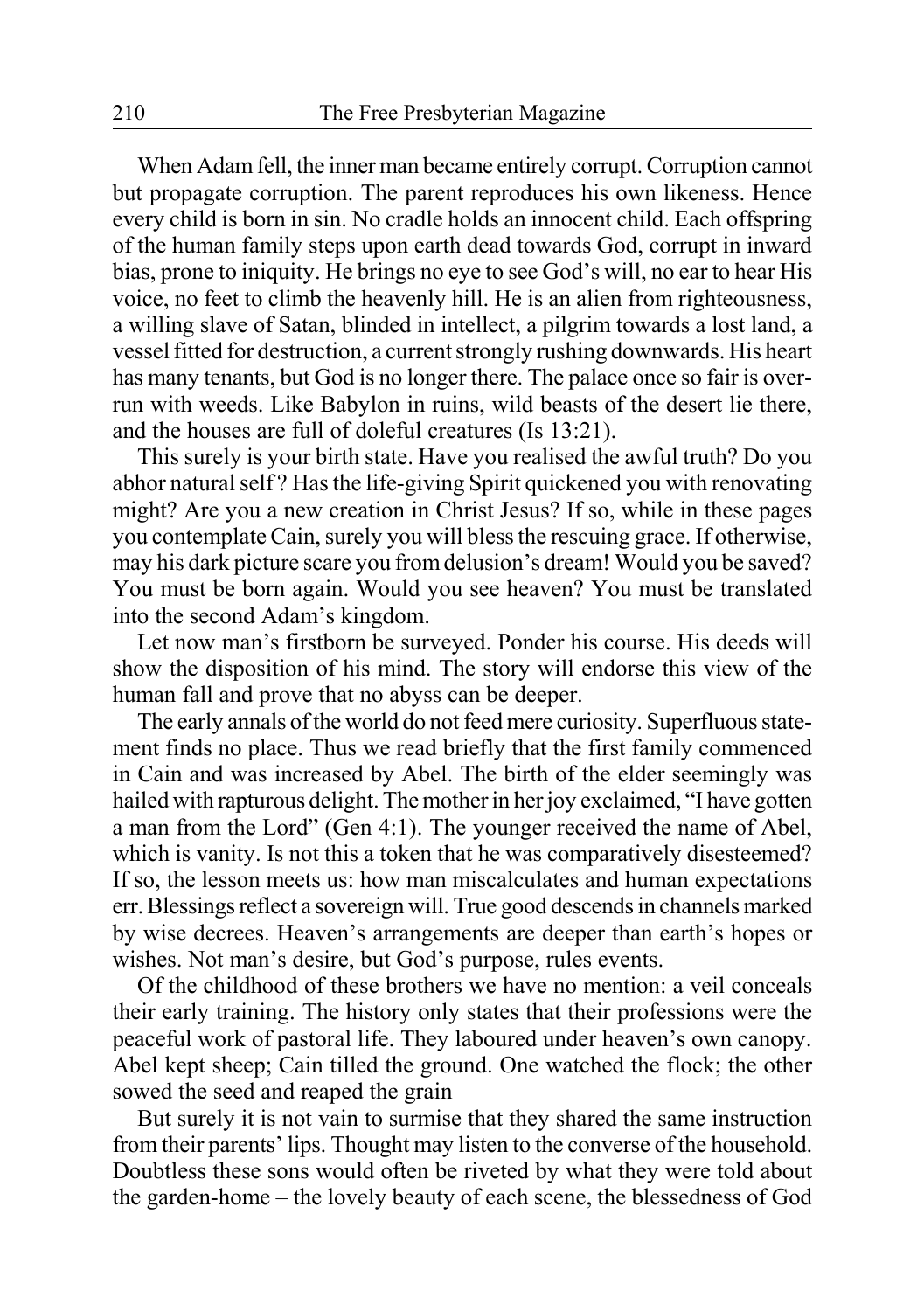at all times near – heard in each sound, seen in each object, adored in every movement of the mind. Would they not hear too of the tempter's sly approach, his daring lie, the ear too easily beguiled, the lingering look, the rising doubt, the new-born lust, the fatal touch, the instant midnight of the soul, the wreck of godliness and peace, the downcast shame, the trembling fear, the inward horror, and all the terrible realities of a sinful state?

Would they not then be told how grace illuminated this dismal gloom, how mercy winged her way to promise recovery through the woman's seed? Would they not hear of coming redemption and purposed salvation through One whose death would utterly annihilate the devil's triumph and whose life would bring in everlasting righteousness? Next they would see the rite of sacrifice. Every bleeding victim would proclaim sin's awful penalty. This ordinance would portray atonement through another's blood. The skins too of these slaughtered beasts, supplying raiment for the body, would fitly show the obedience of the dying Saviour as the soul's justifying robe.

These lessons are the full gospel in microscopic form. All saving truth is here embodied. And who can doubt that Cain and Abel were thus taught alike the outlines of the scheme of salvation? They had their Bible in their parents' teaching. Human malady and heavenly cure, the peril and the refuge, the ruin and the rescue, their state as Adam's sons, hope through grace – these would be their earliest instruction.

Is the effect on them the same? Are their minds brought to the same holy faith? Far otherwise. The sun, which melts the snow, congeals the clay. While outward lessons are the same to both, one heart is savingly impressed, but the other waxes harder. Great differences would hence pervade their total character. But they come most vividly to view in their approach to God.

Behold the worshippers. First mark Cain. He feels that homage is the great Creator's due. Therefore he makes an offering. But he consults with blinded reason. He listens to his wayward will and so infers that the produce of his own toil is sacrifice most meet. He brings "of the fruit of the ground". In this appears at once the working of self-righteous pride. He worships as a vain free-thinker. Here is no confession of his guilty need. Here is no faith in the revealed atonement. Here is no acceptance of the way of grace. Here is no delight in reconciling blood. God's mode of access is rejected. Self-will rebelliously concludes, I stand bold in uprightness, free to commune with God! Why should I humbly plead another's death? Why should I trust another's power to save? I pay the fruit of my own labour. Sufficient is this allegiance to my Maker. This only I present. Such is the constant voice of nature. Such is the vanity of unregenerate man. Inflated by high thoughts of self, he tramples grace beneath disdainful feet.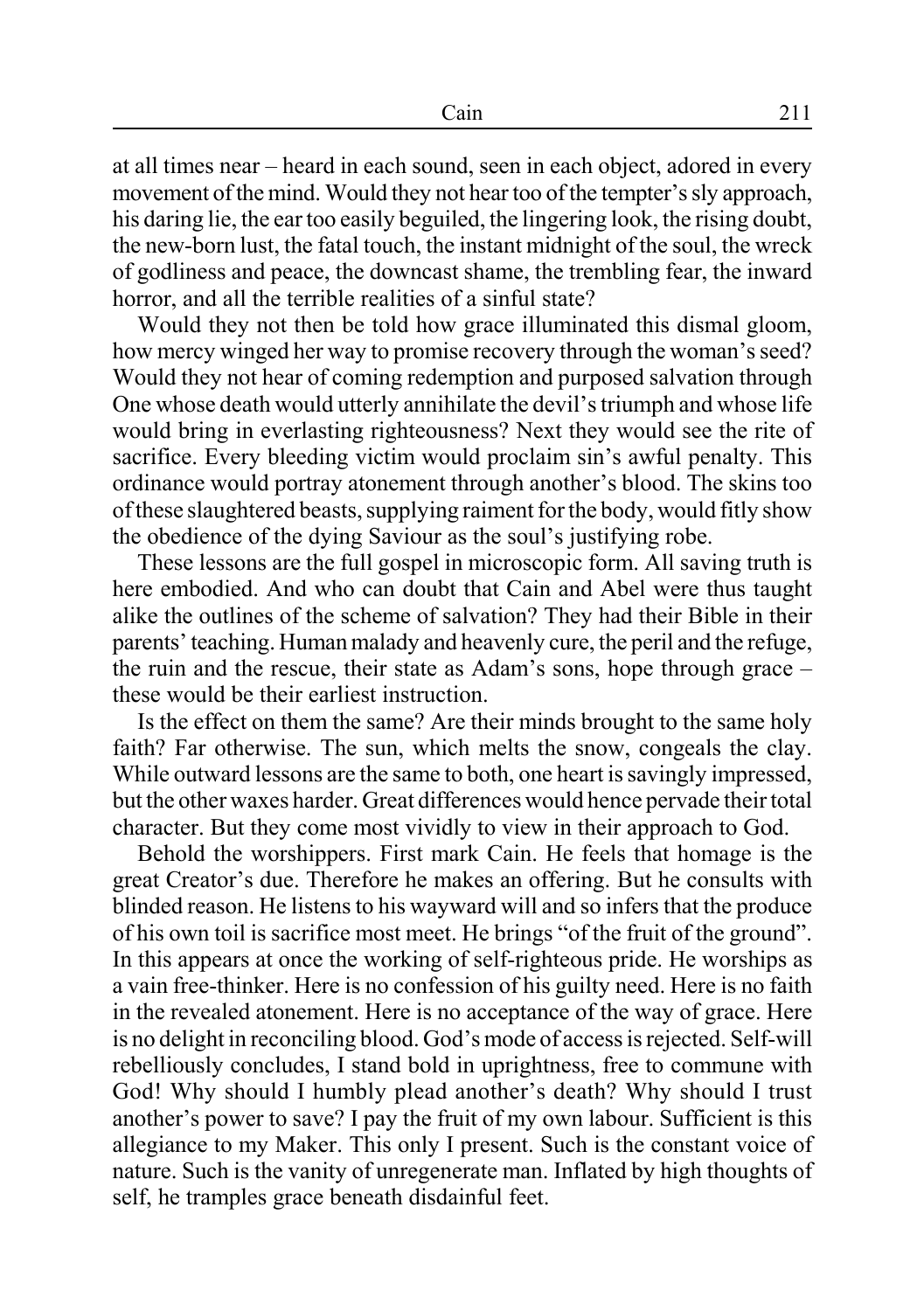Now turn to Abel. He likewise comes to worship. But the contrast is great, as light from darkness. He brings the firstlings of his flock. He raises an altar. On it he lays a dying victim. The Spirit testifies of the principle which moves this act. "By faith Abel offered unto God a more excellent sacrifice than Cain" (Heb 11:4). His conduct sweetly shows soul-humbleness, consciousness of nature's ruin, confession of extremest need, acknowledgment of life's forfeiture, reliance only on the atoning Lamb. A voice from Abel's altar cries, My eyes are to the coming Saviour. I joy in Him, as all my hope, desire, pardon, life.

You see the amazing difference. How is it so? The answer is near and sure. Grace visited one; the other was passed by. To Cain all pious precepts were as water cast upon a rock. To Abel they came as good seed falling on good ground. It was so because some mighty power touched the younger, while the elder remained in nature's hardness, ignorance, conceit. This power was from heaven.

Thus Adam's children show that only grace can convert. Parents, guardians, teachers, pastors, friends must use every effort and must strain each nerve. But vain is every zealous toil, except the Spirit come to help. Without light from the Holy Ghost, sin can never be felt, and Jesus can never be seen, sought, loved. Souls quickened from on high, and they alone, hasten to the ark for safety.

You who, Abel-like, present a stricken Saviour in your arms, be conscious that you are monuments of mercy, own your vast debt, give thanks, adore. "By grace are ye saved through faith; and that not of yourselves: it is the gift of God" (Eph 2:8). You are followers of "righteous Abel". "Their righteousness is of Me, saith the Lord" (Is 54:17). Can faith thus worship and receive no smile? This story replies that heaven rejoices when gracious souls plead dying merit. God looks with favour upon Abel and testifies approval. "The Lord had respect unto Abel and to his offering."

Believer, take all the joy of this grand truth. If you glory in the cross, if your whole trust is in the God-man's work, your prayers are heard; your worship gladdens the bright courts above; God hearkens to your imploring soul and tokens will descend to prove your acceptance. It was so to Abel. It is so now. All who walk in the same faith find like approval.

How different is the case of unbelief! Formalists may present long trains of man-made observances. The service is self-will, not faith. It is a skeleton with no warm breath. It is but splendid sin. There is no note to reach the ears of God. It is abomination in His sight. "Unto Cain and to his offering He had not respect."

Cain quickly felt that Abel basked beneath approving smiles, while dark-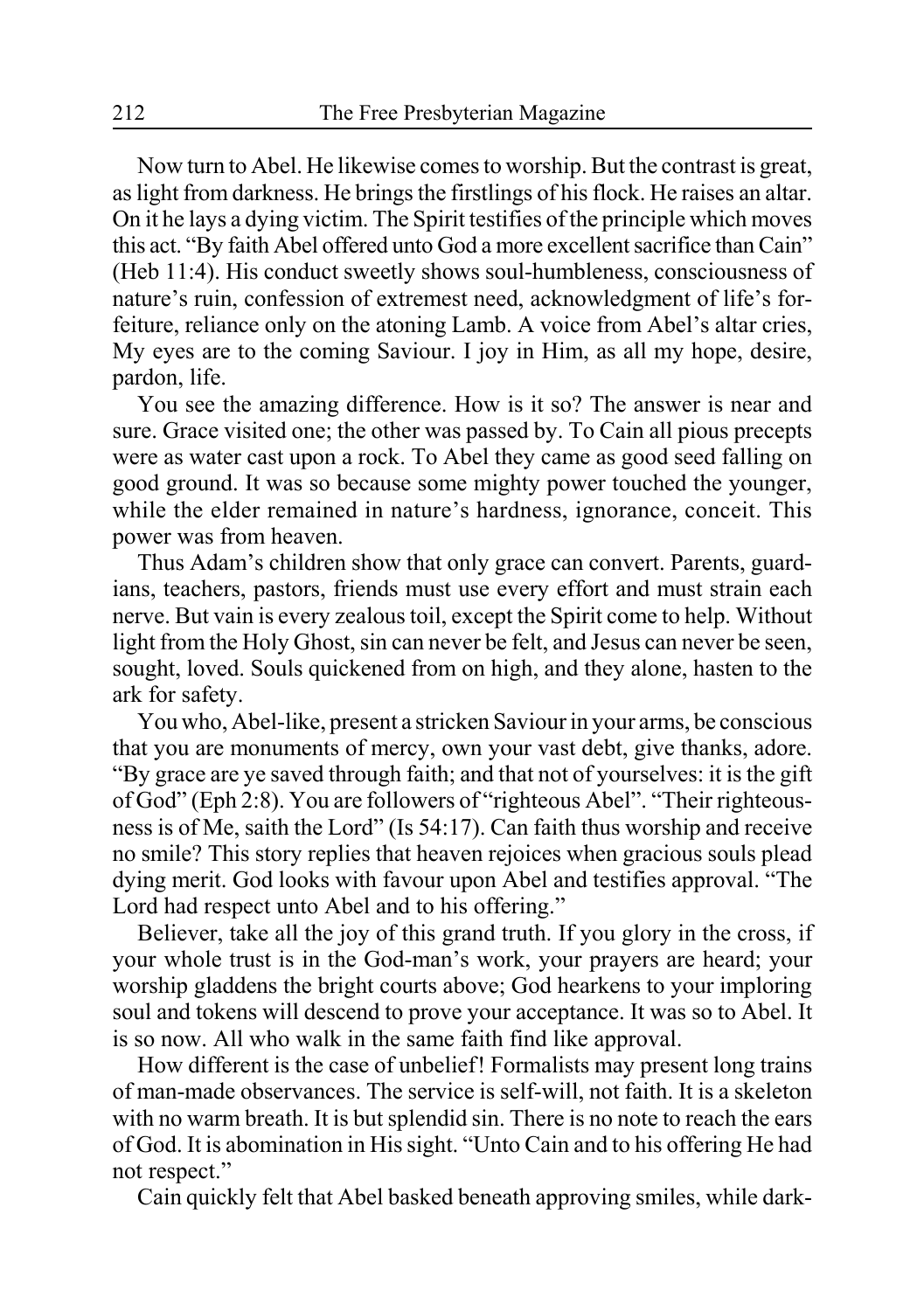ness was his doom. Abel's happiness, reflecting heavenly rays, pierces him to the quick. The scum of his iniquities soon rises to the surface. The fiends brooding within rush into action. "He was very wroth, and his countenance fell." Envy, malice, rage fret as a swelling tide. They sweep all barriers away. God in forbearance checks and remonstrates. But divine patience only irritates him more. Passion takes the helm. The presence of his righteous brother becomes a maddening goad. Earth is misery to him while Abel treads it. Thus a murderous thought enters his breast; a murderous scheme is formed. For a while dissimulation hides it. The usual relationships are maintained and, as in other days, they walk together to the fields.

But now what scene occurs? Surely the very earth will quake; the universe will groan; each leaf will hang its head in sorrow, and the sun hide its startled rays. Cain looks upon his mother's son. But no relentings stir. No pity spares. His arm is raised. The blow is aimed. The wound is given. Abel falls a murdered corpse.

There is nothing too bad for sin to do. There are no depths of crime, from which it shrinks. It trembles not to break a parent's heart, or take a brother's life. It scoffs at fear of man. It braves the vengeance of the Lord. If its impious hands could scale the heaven of heavens, it would do violence to all within those blest abodes. All this is sounded in those fearful words: "Cain rose up against Abel his brother and slew him".

The annals of succeeding crime do not show iniquity more vile. There have been awful deeds, but where a deed like this? Thus Adam's firstborn exhibits evil in its largest stature. Let us not dream that sin came upon earth a little seed and rose by gradual growth into its full enormities. Here it stands at once gigantic in every proportion. It does not need a long course of time to mature it. Behold again that bleeding one. It is "righteous Abel". The first who lived by faith first dies a martyr's death.

Let none then fondly dream that piety wins love, or faith conciliates the world's favour. If now there be no open outrage, it is because restraints confine the arm. Earth would be drunk with gore, if hatred to Christ could work its will. Brother is slain by brother. Earth's closest bonds are weak to hold back unbelieving enmity.

Behold, the deed is done. Blood stains Cain's hands. Now the ocean, with all its waves, cannot wash out that dye. Rolling ages cannot sweep it away. Agonies of remorse cannot recall it. No angel's efforts can remove the weight of guilt. The sin is sinned. Account must now be given. The murderer hears the searching question, for God will speak: "Where is Abel, thy brother? . . . What hast thou done?" But the hardened heart breaks not. The sullen lips pour forth no cry for pardon. No contrition asks for mercy. He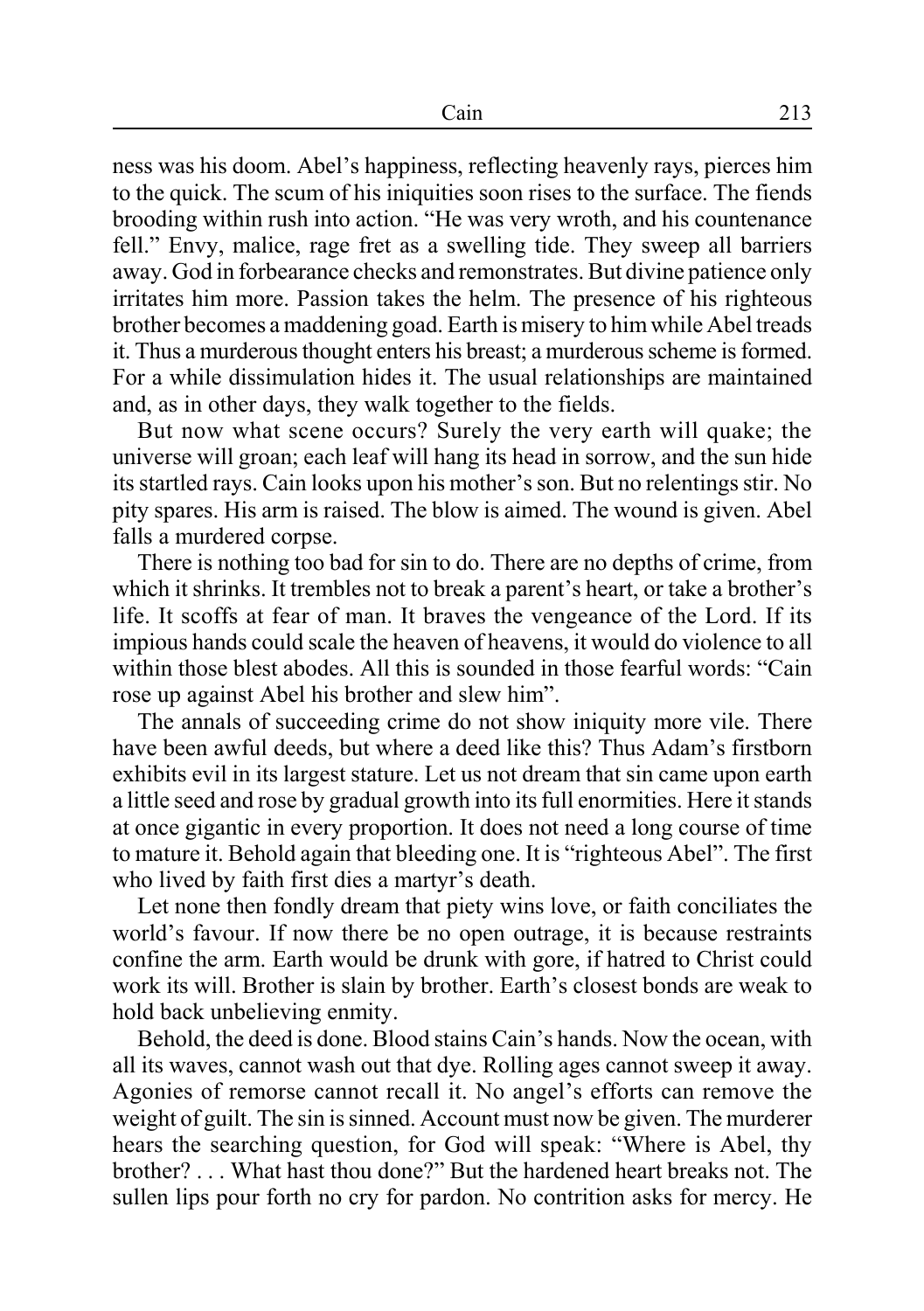stands an icy pillar of despair. Hope tenders no support. No prospect brings a ray to cheer. He knows not how to bear his being. But forth he must go to reap the harvest sown by sin.

Here the curtain falls. But Cain still lives, and must for ever live. But where? What is his present state? What will be his everlasting doom? He was of the "wicked one", and with the wicked one must pass to his own place. The race of Cain still pollutes our earth. It is a faithful admonition: "Woe unto them, for they have gone in the way of Cain" (Jude 11). That way is still a common bypath. The sons of nature crowd it. Grace only can call from it.

In this history some of its downward stages are depicted. Pride takes the first step. The sinner, satisfied with self, sneers at the thought of being fallen, vile, lost. His blinded solace is: "I am rich, and increased with goods, and have need of nothing" (Rev 3:17). Self-righteous, he perceives no beauty in the glorious cross. Unconscious of filth, he seeks no cleansing. Ignorant of guilt, he laughs at pardon. Christ is despised. The gospel is rejected, as an old wives' tale. No grace bars the heart's door. Therefore the whole legion of hell's passions find admission. They enter and fix their foul abode. Outward warnings are not heard. Frightful lusts are wantonly indulged. A mad career is madly run. Human laws may check overt acts. Cain's enormity may not be perpetrated in very deed, but Cain's depravity dwells within. Then comes the end which has no end: no peace to soothe a dying bed, the dread account before the great white throne, the sure rejection, the awful "Depart from Me", and lastly the never-ending prison of anguish and despair.

Do not let Cain thus warn in vain. May good spring to you from this awful life! Let his example search your inmost soul. Is there one particle of self-justifying pride within? If so, spare it not. Drag it to the cross and slay it there. Open your eyes to solemn truth. In you, that is in your flesh, there dwelleth no good thing (Rom 7:18). Your best deserves hell's depths. There is no moment of your life unstained by sin. No thought of your mind could reach the law's high standard. Away then with all self-confidence. You have no penitence, no tears, no prayers, no services which do not need Christ's atoning blood. Flee then from self to Christ. No pardon, cleansing, righteousness are found apart from Him. Listen to Cain's wail. Escape the wrath to come. Rush not to a place of torment.

You yet live. Christ is near with open arms. Hasten as the neediest of sinners to Him, the sinners' Friend. You will find Him willing, able to give uttermost salvation. None perish with their face towards Jesus.

Spirit of the living God, Thou who didst visit Abel, in mercy visit all who read these pages. Call many by them from Cain's graceless course to Abel's faith and heaven's eternal glory!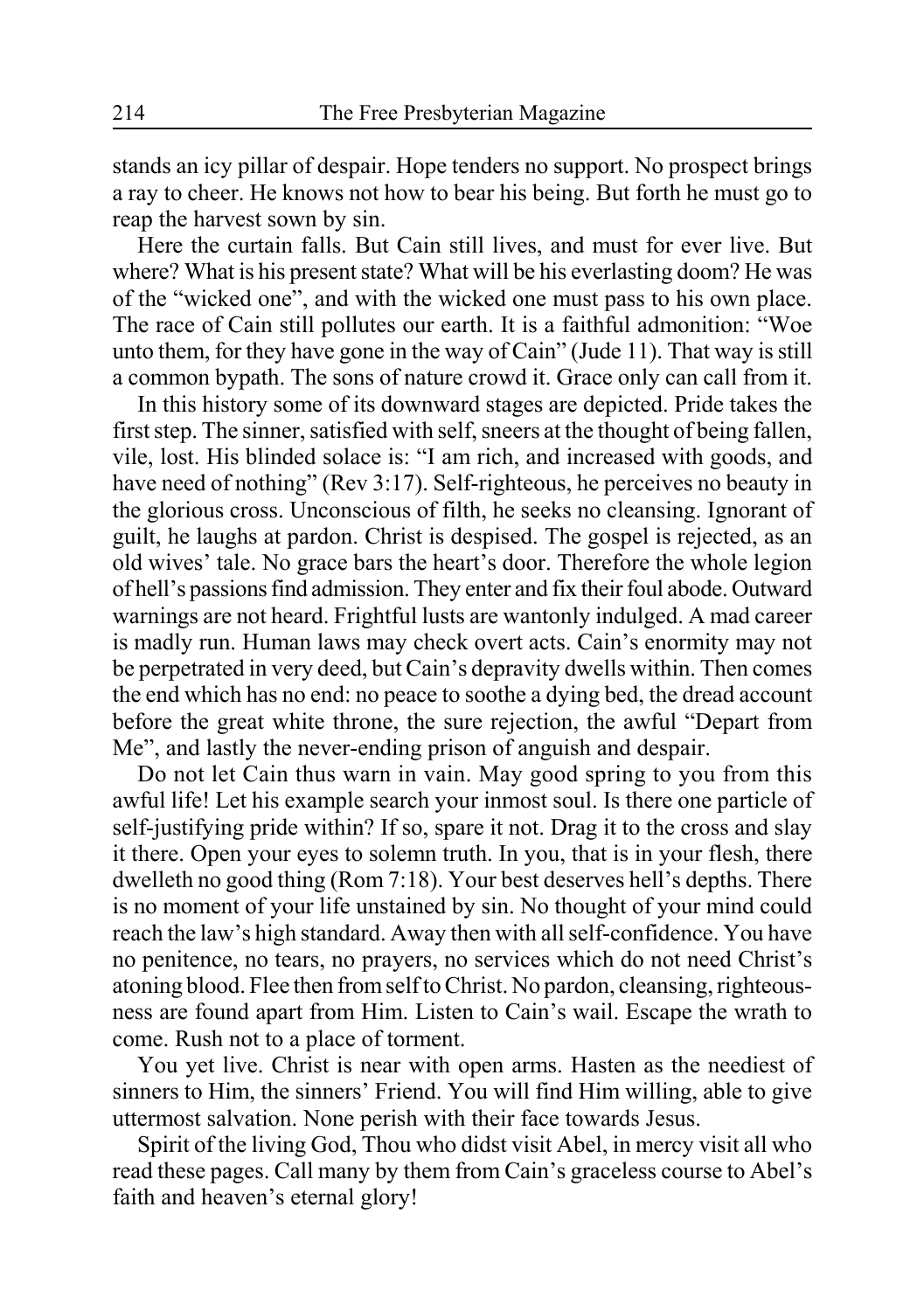# **Causes of the Scottish Reformation (2)1**

*D Hay Fleming*

A mong her Reformers, Scotland had no one who, for sheer intellect, could<br>A be compared with Calvin, nor, for commanding power, with Luther. But among them were able and scholarly men, many of intense devotion and zeal, and at least one born leader. These men were instruments or agents rather than causes of the Reformation; but that Reformation was a work, and the Reformers were prime factors in the work; the truths they held and taught were its first and real cause. It is therefore necessary to consider their teaching and its effects.

Patrick Hamilton, unlike some of the nobles of the following generation, had no sinister object in view, no hope of aggrandisement, in his opposition to a Church which was hopelessly corrupt. His thirst for knowledge is demonstrated by the fact that he had studied at Paris and Louvain before he began attending St Andrews University in June 1523. He must have spoken with considerable freedom, for early in 1527 James Beaton, then Archbishop of St Andrews, discovered that he was infected with heresy and decreed that he should be summoned and accused.

To what extent he had at that time adopted the principles of the Reformation is not known but, after fleeing to the Continent, he set forth at Marburg University a series of Latin theses which he supported with great learning and earnestness. These theses are believed to have been the original form of Hamilton's little treatise, known in John Frith's translation as *Patrick's Places*. In Frith's opinion,<sup>2</sup> it contains "the pith of all divinity". It is of special interest as the earliest doctrinal production of the Scottish Reformation, and as Hamilton's "doctrinal manifesto". It overflows with earnest piety and with evident desire to bring others to the feet of the Master. It is also valuable for the unconscious revelation the writer gives of his own disposition and personal faith. Here are some of his sentences:

"The faith of Christ is to believe in Him; that is, to believe His Word, and believe that He will help thee in all thy need, and deliver thee from all evil."

"Faith maketh a man a member of Christ; incredulity [unbelief] maketh him a member of the devil."

"Faith cometh of the Word of God; hope cometh of faith; and charity springeth of them both."

<sup>1</sup>Another edited extract from Fleming's *The Reformation in Scotland*. The first article focused on the corruption and ignorance of the Roman Church and also the influence of books and pamphlets.

2 Frith himself was to become a martyr for the faith in England.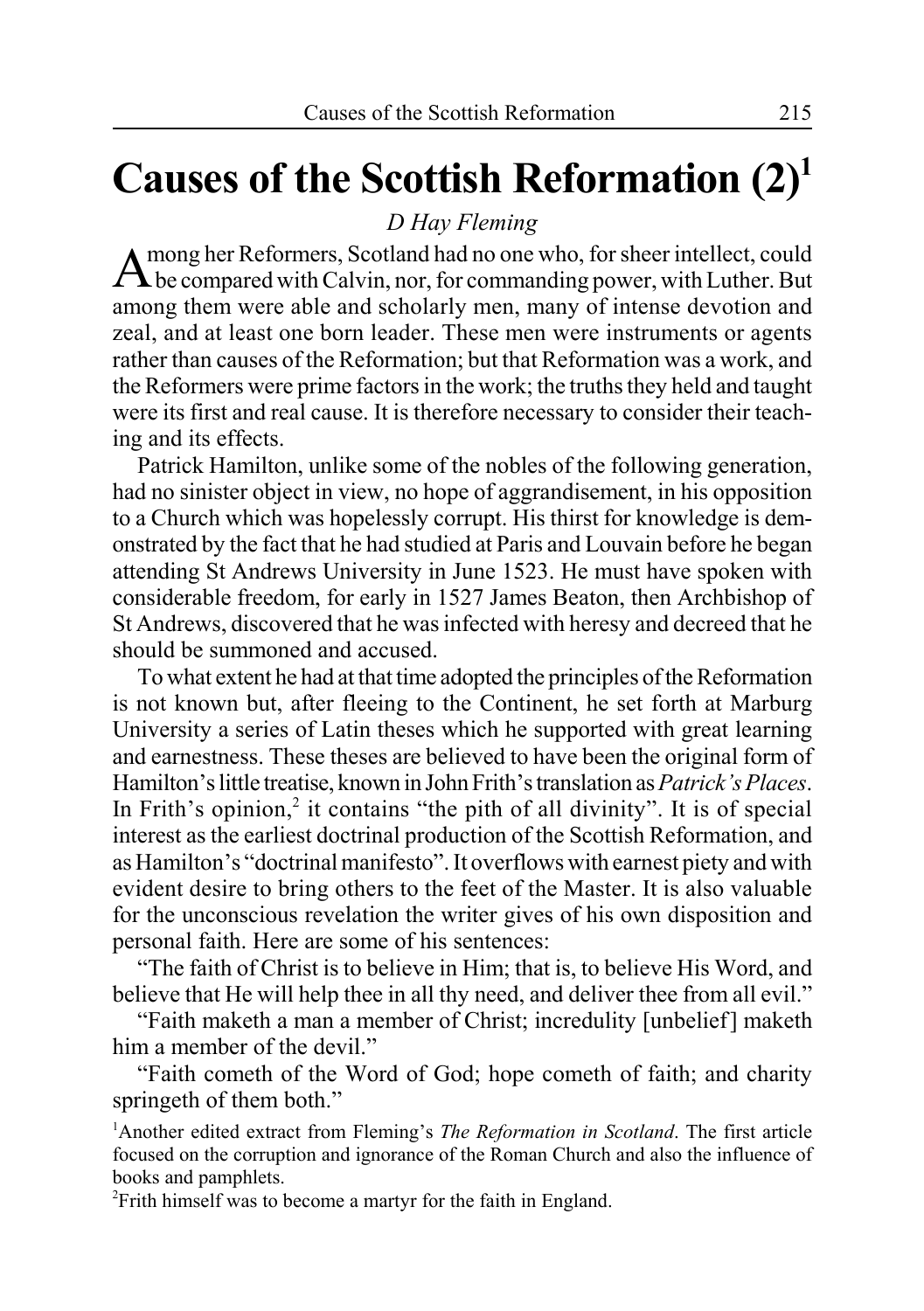"Faith receiveth God; hope receiveth His reward; charity loveth her neighbour with a glad heart and that without any respect of reward."

"Whosoever believeth or thinketh to be saved by his works denieth that Christ is his Saviour, that Christ died for him, and that all things pertain to Christ. For how is He thy Saviour, if thou mightest save thyself by thy works, or whereto should He die for thee, if any works might have saved thee?"

"I condemn not good deeds, but I condemn the false trust in any works; for all the works wherein a man putteth any confidence are therewith poisoned, and become evil. Wherefore thou must do good works, but beware thou do them not to deserve any good through them."

When Patrick Hamilton, imbued with such principles and impelled by loving zeal, returned to Scotland in the late autumn of 1527 his preaching made many converts. In the words of Archbishop Spottiswoode, "At his return, wheresoever he came, he spared not to lay open the corruptions of the Roman Church, and to show the errors crept into the Christian religion, whereunto many gave ear, and a great following he had both for his learning and courteous behaviour to all sorts of people."

The cruel death to which he was subjected – for he was roasted rather than burned alive – and the way in which he met it, also had a great influence for good. People could hardly help being angry and horrified at seeing a young man of blameless life so treated, while so many of the clergy, including some of those who sat in judgement on him, were allowed to live abandoned lives without punishment. "The grave testimony of his blood," says Foxe, "left the verity and truth of God more fixed and confirmed in the hearts of many than ever could after be plucked away." And Knox tells that, not only in St Andrews, where the martyrdom had taken place on 29 February 1528, but throughout almost the whole of Scotland, when men heard of his condemnation and death they began to inquire why he was burned, and to question the justice of his sentence.

It was when a proposal was made that several others should be burned, of the more outspoken preachers against the abuses of the Church, that a close friend of the Archbishop gave him this advice: "My lord, if you burn any more, except you follow my counsel, you will utterly destroy yourselves. If you will burn them, let them be burnt in deep cellars; for the smoke of Master Patrick Hamilton has infected as many as it blew upon."

The influence in Scotland of Patrick Hamilton's teaching and death was not limited to widespread doubting of the justice of his condemnation, or even to the doubting of doctrines previously held as sure truths. Not a few accepted his teaching. Some of these proved capable defenders of it; some died for it.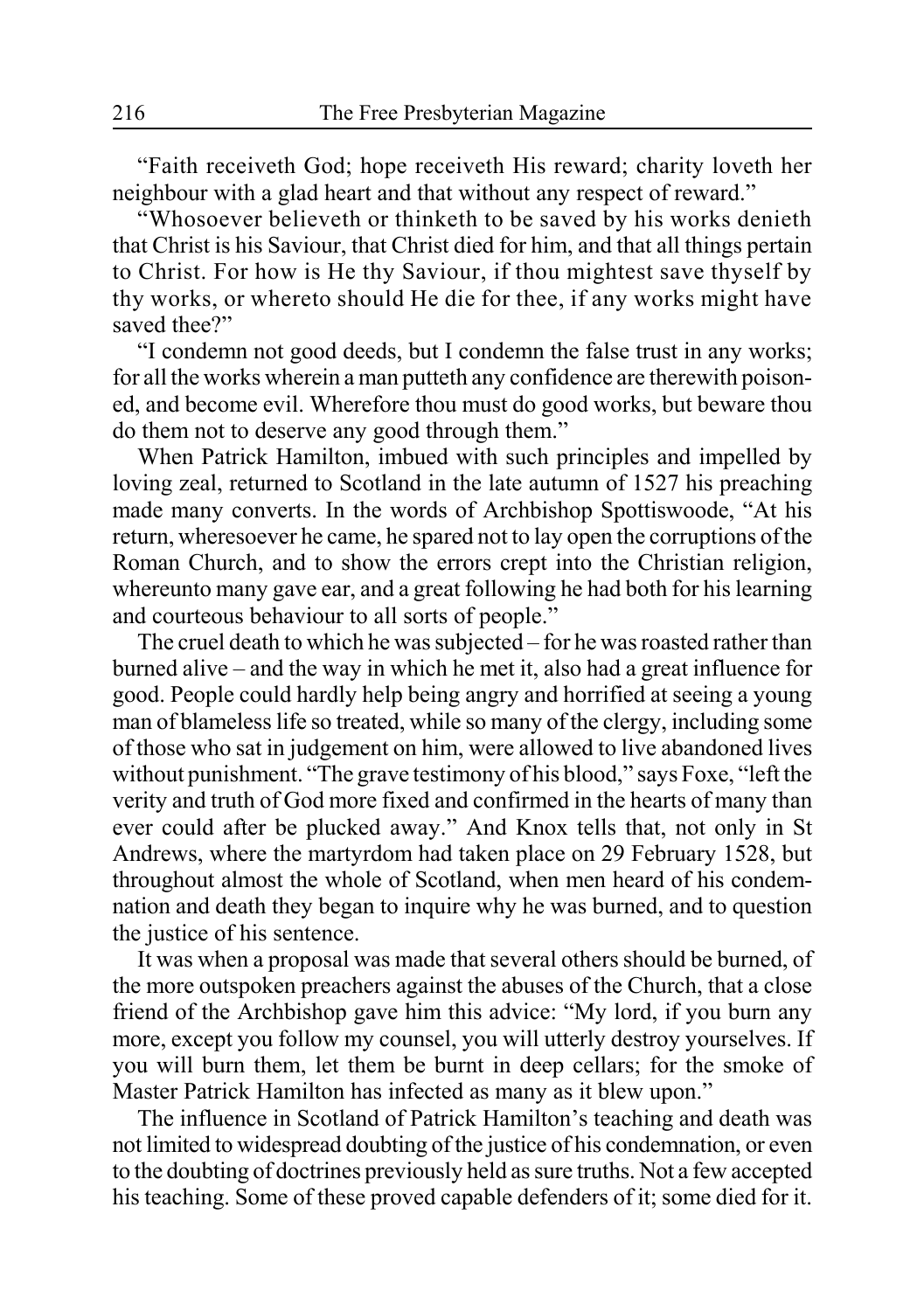One of his first converts, and one of the first to suffer for his principles, was Alexander Alane, a canon of the Augustinian Priory of St Andrews. He had tried hard, but unsuccessfully, to win Hamilton back to Romanism. Their discussions opened Alane's eyes and shook his confidence. While his judgement wavered, he would neither approve of the proceedings against the martyr nor condemn his doctrine. Having been appointed to preach before a synod, a reference he ventured to make to debauched priests roused the ire of his prior, the dissolute Patrick Hepburn, who soon found a pretext for throwing him into a foul prison, where his health gave way. At last, through the help of his fellow-canons, he managed to escape and, after wandering in Denmark, France, Belgium and Germany, he arrived at Wittenberg about the close of 1531. Thereafter he was known, not as Alane, but as Alesius – that is, the fugitive or wanderer. Though he never returned to Scotland, he laboured to secure for his countrymen the inestimable privilege of reading the Word of God in their own tongue.

Alexander Campbell, the Prior of the Black Friars in St Andrews, had conversed secretly with Patrick Hamilton and confessed that he agreed with him in almost everything. Yet he harassed Hamilton at the stake, persistently crying to him while in bodily agony, "Convert, heretic; call upon our Lady; say, 'Hail, the Queen' ". When he would not cease, Hamilton reminded him of what he had once said, and appealed to the judgement seat of Christ. Before long, Campbell died and was succeeded as prior by Alexander Seaton, the King's confessor, a fearless preacher who, during the whole period of Lent, taught the commandments of God only, ever beating into the hearers' ears that God's law had been obscured by the traditions of men. His usual propositions were that Christ is the end and perfection of the law, that there is no sin where God's law is not violated, and that it is not in man's power to satisfy for sin, but that remission comes by unfeigned repentance and by faith apprehending God the Father, who is merciful in Christ Jesus His Son. This rousing preacher had to flee to escape persecution.

James Melville, or Melvin, an Observant Friar, had in 1526 boldly summoned the Bishop of Moray to the court of the Archbishop of St Andrews. When he was admonished to desist, he appealed to the Pope without submitting to his superiors. He fixed his appeal on the doors of the churches of St Andrews, and left Scotland by ship. To escape punishment he had, it was alleged, left the order and joined the Conventual Friars. However, he apparently returned to Scotland, for in April 1527 Clement VII revoked a letter he had written in Melville's favour, and asked that he might be sent to prison or banished from Scotland, until he obtained licence from the Pope to return. In March 1535 the King, at the request of the Observant Friars, begged Paul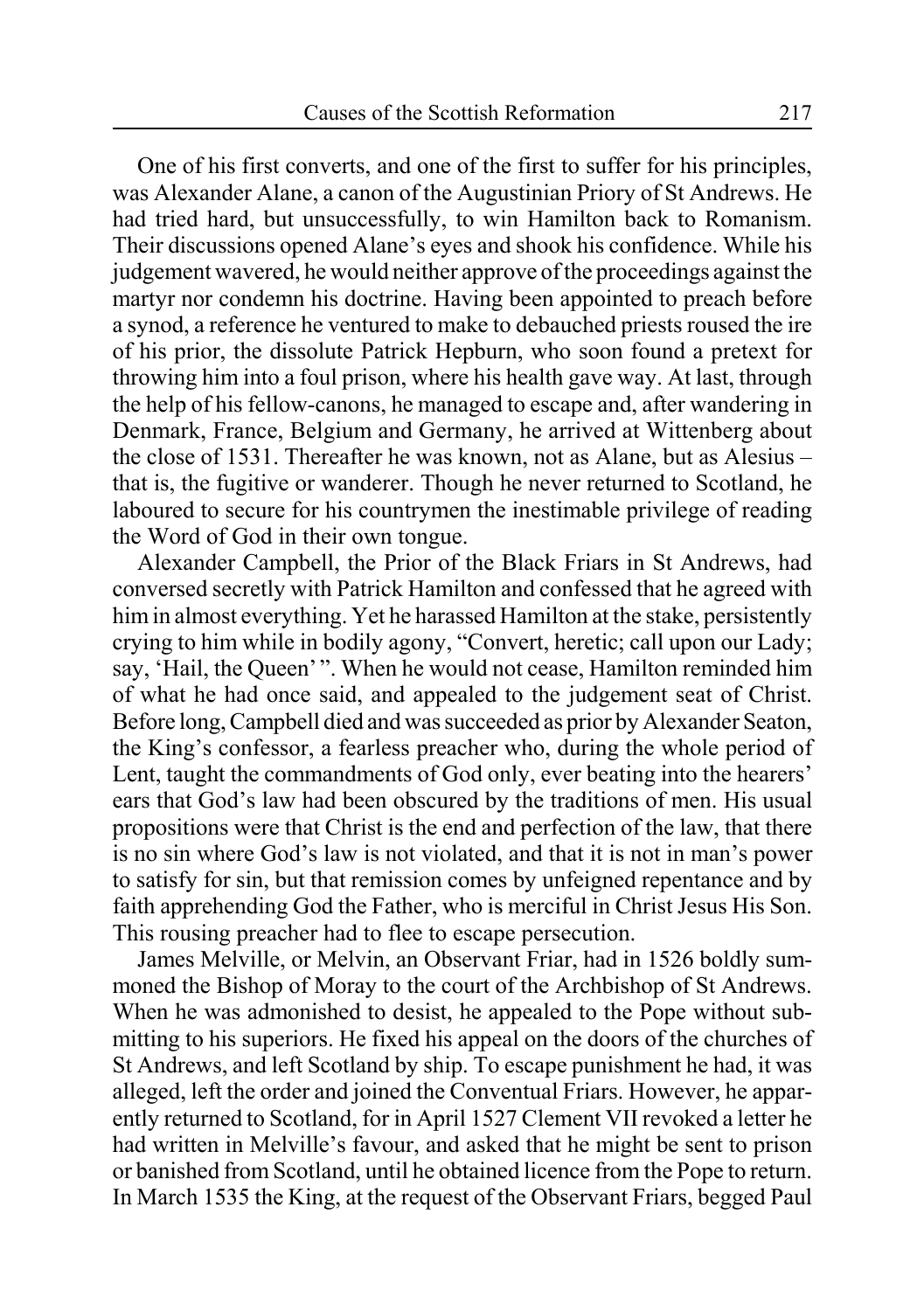III not to restore Melville to their order, as he had returned from Germany infected with Lutheranism, which he was attempting to spread among the ignorant people.

For affirming that Patrick Hamilton's doctrines were true and that he was a martyr, Henry Forrest, who was in minor orders, was thrown into the seatower of St Andrews Castle and afterwards committed to the flames, which he endured with great patience. He is supposed to have been the Henry Forrest who was a student at St Leonard's College in 1526, and therefore, in all probability, witnessed Hamilton's martyrdom.

Among the Protestants summoned to appear at Holyrood in August 1534 were James and Catharine Hamilton, the brother and sister of the martyr. It seems that James, the Sheriff of Linlithgow, had been previously dealt with and had abjured his heresies; on being now summoned, he fled. He was condemned in his absence, and his goods were confiscated, except for his wife's dowry. He was excommunicated as a relapsed heretic and a protector of heretics, and for possessing forbidden books, denying purgatory, invocation of saints etc, and using the Lord's Prayer publicly in his own language. Catharine faced the tribunal, but the King, who was present, induced her to recant. The conduct of the three Hamiltons was typical of others. Patrick was followed to the stake or the scaffold by 20 or so of his countrymen but, like James, many fled; and, like Catharine, not a few recanted.

The better known of these martyrs are Thomas Forret, George Wishart and Walter Mill. The others are less famous. David Straton and Norman Gourlay suffered near Edinburgh in August 1534, being, says Knox, "both hanged and burnt according to the mercy of the Papisticall Kirk". Duncan Simpson, a chaplain, two Black Friars, named Keillor and Beverage, and Robert Forrester were burned on the Castlehill of Edinburgh with Thomas Forret, on 1 March 1539. It was apparently in the following summer that Jerome Russell, a Cordelier Friar, and Kennedy, a youth of "excellent ability in Scottish poetry", were sent to the stake in the diocese of Glasgow. In January 1544 Robert Lamb, William Anderson, James Hunter, James Ronaldson, and Ronaldson's wife, Helen Stark, suffered martyrdom at Perth. About the same time John Roger, a Black Friar, was secretly murdered in the sea-tower of St Andrews Castle. And in the summer of 1550 Adam Wallace was burned on the Castlehill of Edinburgh.

Of some of these witnesses for the truth very little is known. In none of the contemporary histories is Andrew Alexanderson mentioned. From an entry in the *Lord Treasurer's Accounts* and another in the *Register of Privy Seal*, it is learned that he was convicted of heresy, and sentenced to death before 23 August 1538. And the *Lord Treasurer's Accounts* make an inciden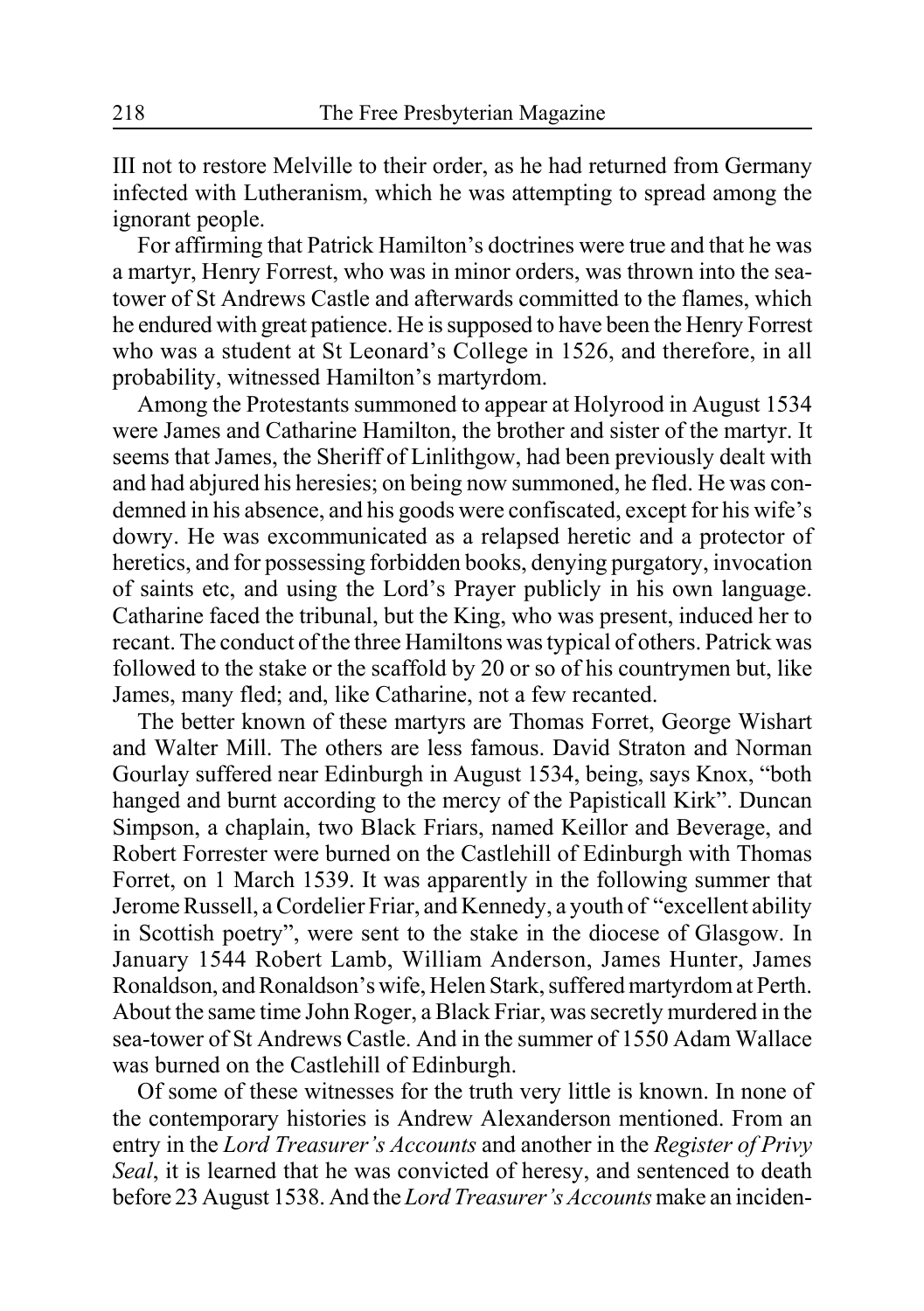tal reference to a martyrdom in Cupar in May 1539 – "the time that the man was burnt for heresy in Cupar" – though the martyr's name is not given.

# **Book Review**

*Catechizing Our Children*, *The Whys and Hows of Teaching the Shorter Catechism Today*, by Terry L Johnson, published by the Banner of Truth Trust, paperback, 101 pages, £5.50.

The Introduction and first chapter of this book discuss the importance of passing on true religion to children within the church and the family. Historical examples are cited where the means used were blessed. The second chapter gives a brief history of catechising, and is followed by one on the strengths of *The Shorter Catechism* – including its comprehensiveness, its logical order and its biblical nature. A longer chapter describes its structure; there is much here that is helpful but not all of it is quite convincing. The last chapter presents a possible programme for teaching the *Catechism*.

There is much in the book that is helpful for parents, but it is rather disturbing to find the author describing as legalists those who "categorically forbid", among other things, dance and movies. That was not the view of the Westminster divines, who included dancing in the *Larger Catechism* list of sins forbidden in the Seventh Commandment (Ans 139); and as "stage plays" also appears in the list, one would certainly expect them to have also included movies, if technology had been a few centuries more advanced. And for the author to have used the Authorised Version would have been more in keeping with the spirit of the Westminster divines.

# **Notes and Comments**

### **Church of Scotland General Assembly**

A review of newspaper articles on the General Assembly of the Church of Scotland makes sad reading. The opinions of religious liberals and of secularists jostle with one another, but the voice of Christ speaking in His Word is scarcely heard. The Assembly decided by 369 votes to 189 to proceed to the next step in ordaining openly-homosexual ministers. The legislation to this effect was transmitted to the Presbyteries for their approval. It is something to see such a degree of opposition, even when so many professing Evangelicals have already left the Church of Scotland.

A former moderator (male) caused a stir by reviling the congregations in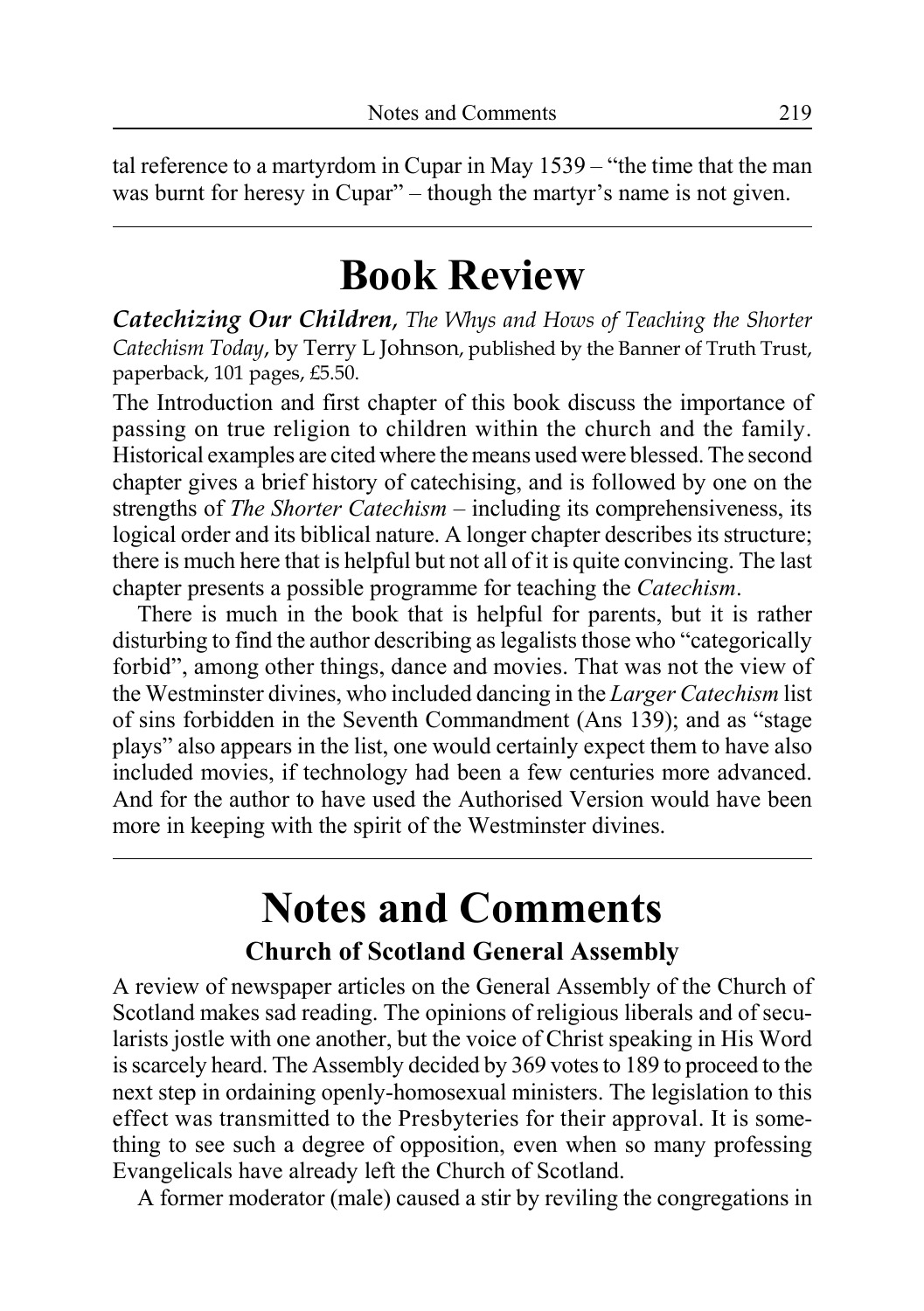the Skye and Lochcarron Presbytery which had refused to allow last year's Moderator (female) to visit them. Apparently only 30 parishes out of 1400 do not now have female elders, but even these few witnesses are enough to trouble the consciences of those who are going against the Bible.

The most interesting report was of a minister who was about to resign because the Church "was not following Biblical teachings". The report condemned his lack of ability "to effectively lead, manage, and encourage" parishioners, and found that his preaching was "repetitive, negative, uninspiring, and failed to express the joy of the New Testament". Probably it was the gospel that was actually being characterised in this way. The New Testament message which the General Assembly, and the secular journalists who commented on it, need to hear is the warning that Christ addressed to the hypocritical scribes and Pharisees: "Ye serpents, ye generation of vipers, how can ye escape the damnation of hell?" (Mt 23:33). "Whoso shall offend one of these little ones which believe in me, it were better for him that a millstone were hanged about his neck, and that he were drowned in the depth of the sea" (Mt 18:6). *DWBS*

### **The Third Way**

A new website called "The Third Way" has been set up by a number of prominent scientists dissatisfied with Neo-Darwinism. The blurb states: "The vast majority of people believe that there are only two alternative ways to explain the origins of biological diversity. One way is Creationism, that depends upon supernatural intervention by a divine Creator. The other way is Neo-Darwinism, which has elevated Natural Selection into a unique creative force that solves all the difficult evolutionary problems. Both views are inconsistent with significant bodies of empirical evidence and have evolved into hard-line ideologies. There is a need for a more open 'third way' of discussing evolutionary change based on empirical observations."

A pro-Evolution website comments: "The folks at The Third Way are correct that thought about evolution is in a state of high ferment. That is the great forbidden fact that popular science reporting and commentary conceal from the public. Scientists increasingly sense the inadequacy of Darwinian theory and are looking for a replacement. This ferment is by no means driven by religious fervour, but instead by the recognition of "significant bodies of empirical evidence" at odds with neo-Darwinism."

It is interesting to see these open admissions that Neo-Darwinism is in deep trouble as a scientific theory. In its place comes this unknown "third way", as unbelieving scientists search desperately for some alternative to the biblical teaching of Creationism. *DWBS*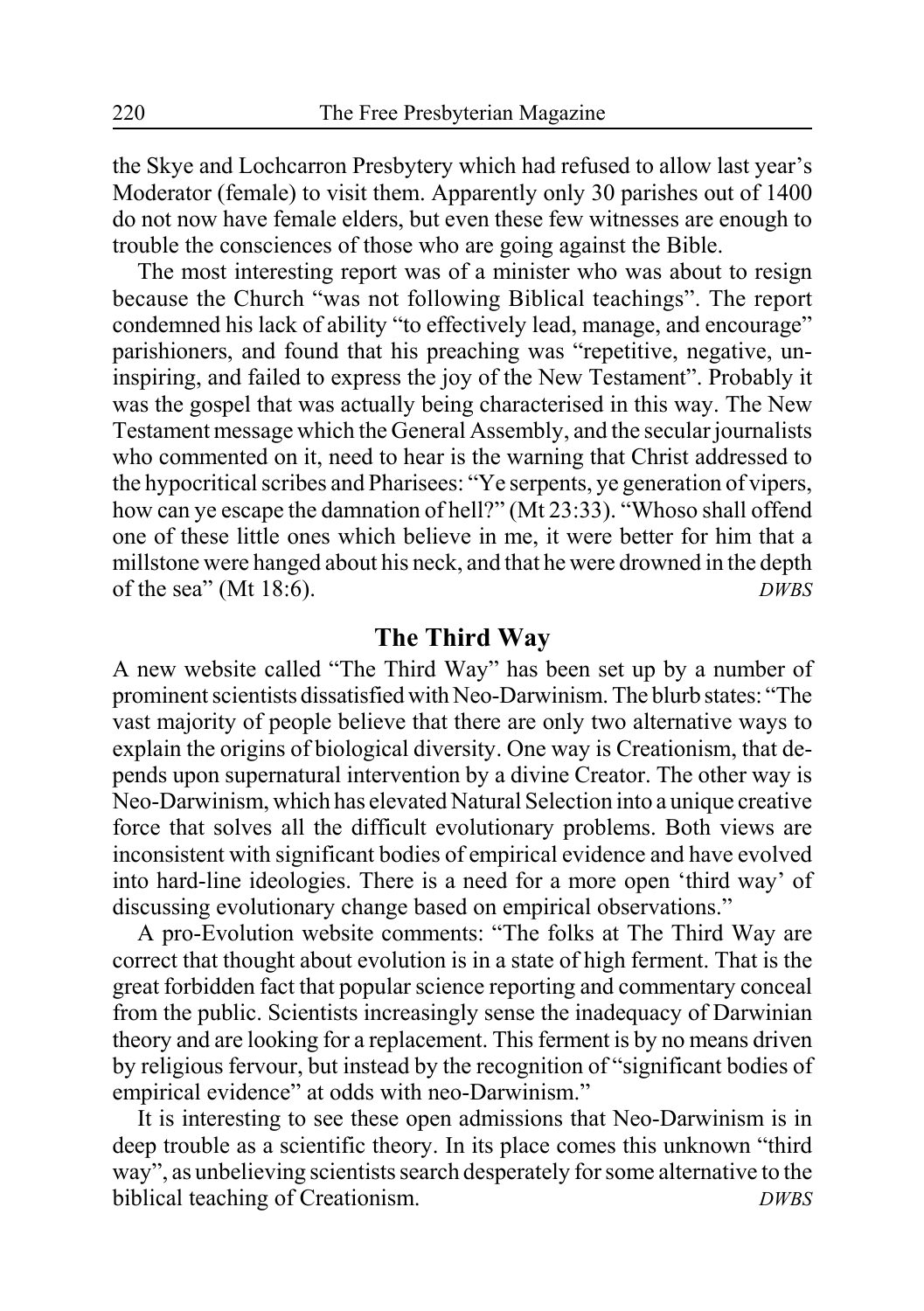### **Retirement of Free Church Minister**

The Free Church website carries some reflections of Rev Alex MacDonald, Buccleuch and Greyfriars, Edinburgh, who is retiring after more than 40 years in the ministry. Mr MacDonald recalls some of the significant changes in the Church in which he has had a major hand; for example, the introduction of the NIV in meetings of the Glasgow Presbytery in the 1970s, and the introduction of hymns and musical instruments in public worship in 2010. When Mr MacDonald applied for the ministry he appeared, by his own description, as "a long-haired hippy . . . in a lime-green shirt" before a committee of "sombrely clad men".

On several subsequent occasions he was unexpectedly shielded from criticism or discipline by conservative ministers in the Church. Such men should have been wiser, and realised the changes that men like Mr MacDonald were likely to bring in. "Know ye not that a little leaven leaveneth the whole lump?" (1 Cor 5:6). *DWBS*

### **Nationalism and Faith**

Political nationalism in Scotland has coincided with increasing secularisation and the legacy of the social revolutions of the 1960s. It is no surprise therefore that the independent Scotland dreamt of under the current leadership is almost uncompromisingly secularist. Yet man is a religious creature by nature and replaces belief in God with faith in something else. In the case of the independence movement there is a strong belief in national separation that often appears to reject all facts to the contrary. The case presented would seem to require a large degree of blind faith as well as emotion, simply on the basis that much of the real detail is entirely lacking or unclear.

Writers such as Tom Gallagher argue that the SNP "sees nationalism in highly emotional and messianic terms and seeks to revamp society to make it more responsive to its vision for Scotland" (*The Illusion of Freedom: Scotland Under Nationalism*). One only has to listen to the number of times that the SNP urge the verb *believe* upon us. In a recent conference speech, Nicola Sturgeon hailed with mystical awe "a common belief in independence. Not for its own sake – but because of what it will enable us to do. It is a belief founded on democracy."

The dark side of that dream is the inevitable tension and division introduced into the social fabric of our family of nations by this aggressively secularist belief system. "A froward man soweth strife: and a whisperer separateth chief friends" (Prov 16:28). Enough has also been witnessed in recent months of Scottish politicians crusading in the redefinition of marriage with a religious zeal that would accommodate no dissent, in order to make one truly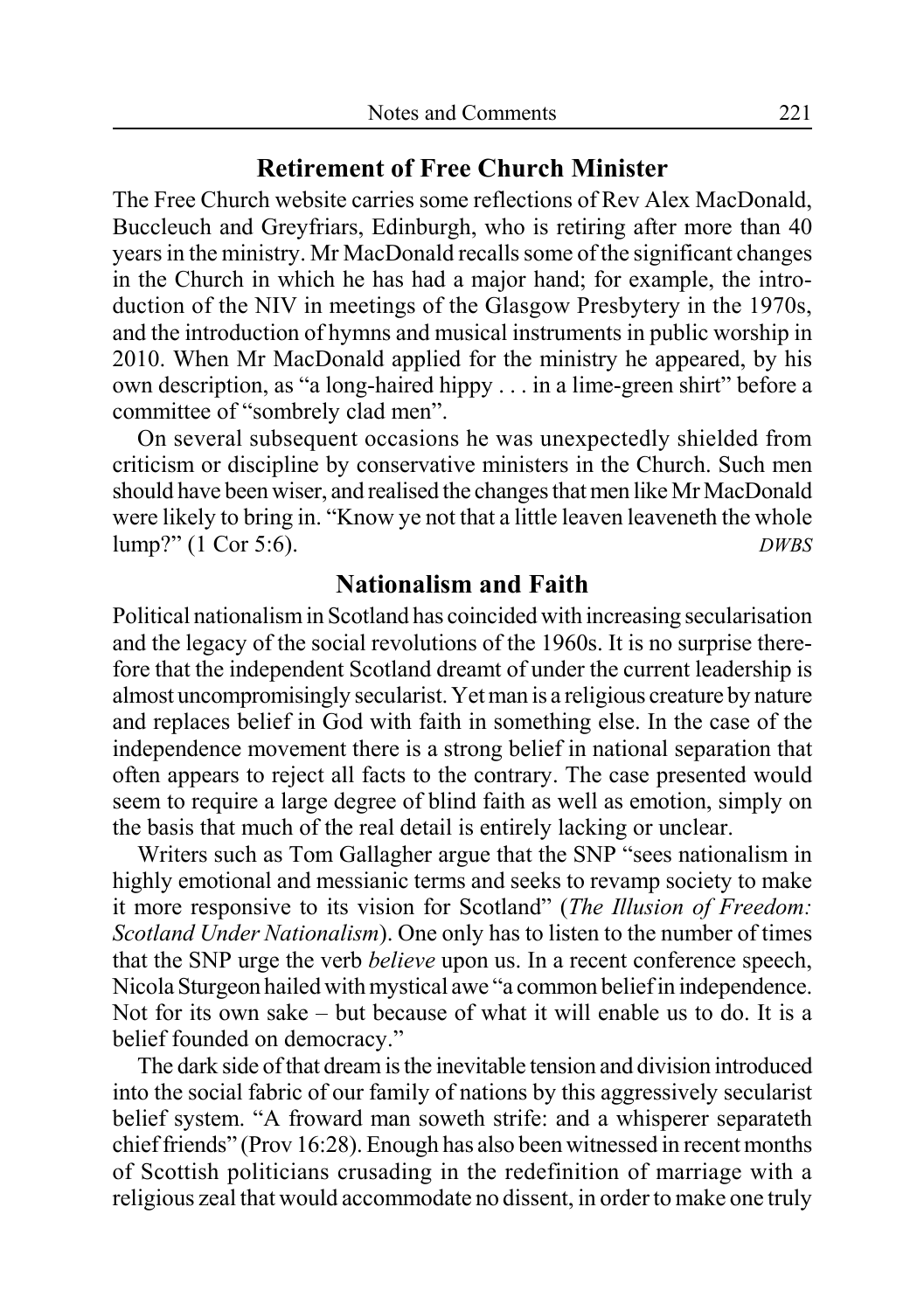fearful of the further outworking of the secularist dream of independence. It is a determination to ridicule and alienate those that uphold biblical morality. This is the spirit of those who wish to shape an independent Scotland for the rising generation.

In his days at the Royal Bank of Scotland, Alex Salmond adorned the wall of his office with a quote from the Marxist Tom Nairn, to the effect that Scotland would only be free when the last Presbyterian minister was strangled with the last copy of the *Sunday Post*. For all its malicious humour, this reveals something of the "freedom" sought in the substitute-religion of the independence movement. "Lo, they have rejected the word of the Lord; and what wisdom is in them?" (Jer 8:9).

### **Islamic Sharia Law**

Starting in June, the Law Society of Great Britain is running a series of training seminars in Islamic Sharia law. It has already published guidance on Sharia trusts and wills, for solicitors with Muslim clients. These trusts and wills invariably discriminate against women and certainly against non-Muslims. This new course will further inform mainstream lawyers as to how Islam legislates for its own people but also, crucially, for those who are not its people. The Society states, "Our guidance is intended to help our members better serve their clients' lawful instructions on the distribution of assets, including those who may adopt Sharia principles as far as is allowed by the law of England and Wales". However, in an editorial, the *Telegraph* newspaper warns, "Promoting Sharia is part of the radicals' anti-integration agenda". Is the Law Society colluding with this agenda?

Last year Prime Minister David Cameron, announced plans for Britain to become the first non-Muslim nation to offer a Sharia Law Bond. Proposals to issue the £200 million bond were set out at a World Islamic Economic forum last November. All dealings in this bond will be done in the context of Sharia law. The Prime Minister's wants London to equal Dubai as "one of the great capitals of Islamic finance anywhere in the world". In addition, the Treasury is putting measures in place to enable the Islamic Bank of Britain to participate in the Government's "Help to Buy" mortgage scheme. All these measures are tending to validate Sharia law in Britain.

Concerned groups have voiced fears that this law could soon gain equal status with UK law and a group called *Sharia Law – Britain's Blind Spot* warns that many senior British figures desire a full Islamic state in our country. And when we observe recent government legislation, it is clear how quickly undesirable changes can occur. Indeed Sharia law is already said to be operating unofficially in some mosques and Islamic communities. There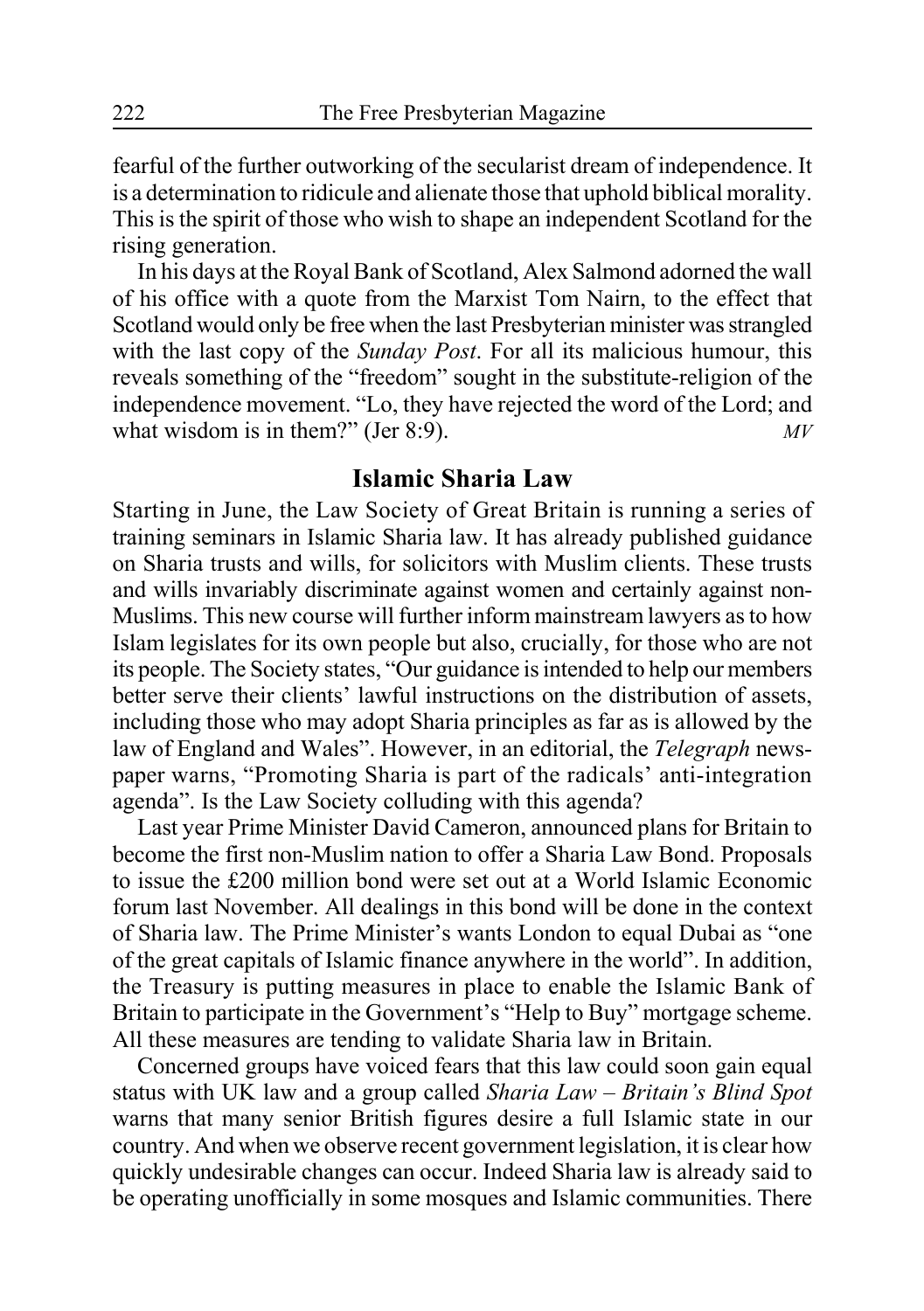are 2.7 million practising Muslims in Britain and many demand the right to conduct their affairs within their own religious framework. Baroness Cox, a tireless campaigner against Sharia law, warned some two years ago that Sharia is "effectively a parallel quasi-legal system operating within some Muslim communities". These are sobering words.

Sharia law is brutal, like the religion behind it. Persecution of Christians is inherent in its statutes as is the subjugation of women. If any man converts from Islam to Christianity he is sentenced to death. Most women suffer the same fate although some schools of Sharia law consider women to be so inferior that they are "just" to be imprisoned until they recant. In Islam a child inherits religion from its father and is registered as such at birth. A Muslim man may marry a Christian woman but their children must be Muslims. However, Sharia law forbids a Muslim woman to marry a Christian. He must first convert to Islam and their children will then be born Muslim. The system thus lends itself to the rapid growth of the Muslim population in any country. Muslim girls can be coerced into underage marriages. *Evangelical Times* has reported that "children as young as nine had been forced into such marriages in Islington. At least 30 such unions had taken place in 2010". This is essentially legalising paedophilia and condemning young girls to a life of misery.

The inhumanity of Sharia law has been brought into sharp focus by the shocking treatment meted out to 27-year-old Sudanese doctor, Meriam Ibrahim. She claims that she was brought up in the Christian faith by her Ethiopian mother and never practised Islam. Her Muslim father had left home when she was six; yet the authorities insist she is Muslim. When she married a professing Christian, Daniel Wani, the Sudanese annulled the union because Sharia makes it illegal for a Muslim woman to marry a non-Muslim. Meriam was sentenced to 100 lashes for "adultery". When she protested that she was a Christian she was sentenced to death for apostasy.

In February she was imprisoned, with her 20-month-old son, and shackled to a filthy cell floor in a Khartoum prison. There she gave birth to a baby girl at the end of May. Her husband, who suffers from muscular dystrophy, is allowed to visit them for only 20 minutes twice a week. This Islamic state intends that, whatever happens to Meriam, her children will be brought up Muslim and their father will not get custody: such is the barbarism and bondage of Sharia law. This tragic case has provoked international outrage and numerous appeals for her release, but at the time of writing she remains in prison and her sentences still stand.

In response to understandable concerns in Parliament and elsewhere, Justice Secretary Chris Grayling seeks to assure us: "Sharia law has no jurisdiction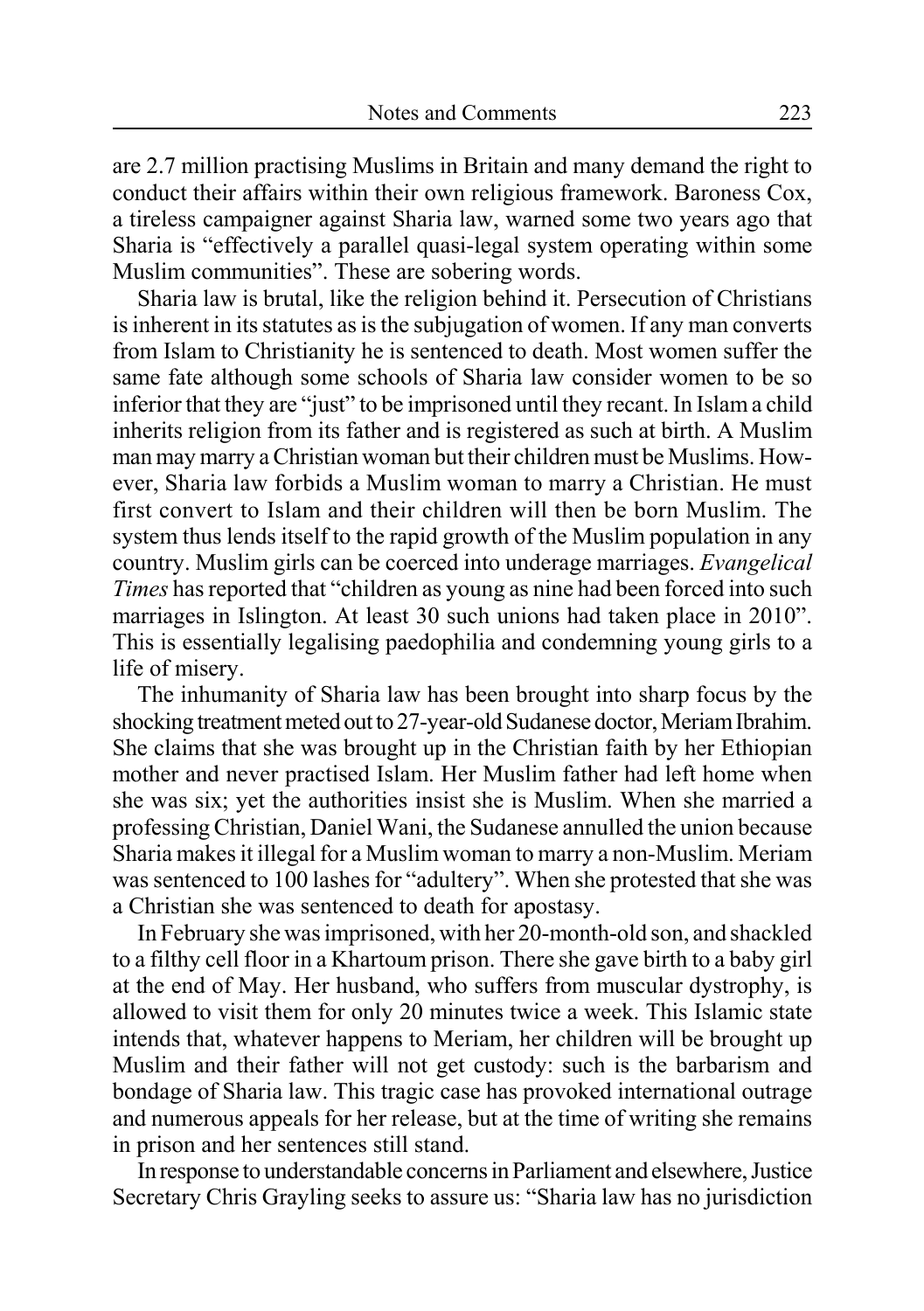in England and Wales and the Government has no intention to change this position". However, several MPs are not reassured and are pressing for an inquiry into the extent of Sharia law's influence in this country. Former Prime Minister Tony Blair possibly came near the truth when he acknowledged that Islam "is destabilising communities and even nations. It is undermining the possibility of peaceful co-existence, in an era of globalisation. And in the face of this threat we seem curiously reluctant to acknowledge it and powerless to counter it effectively."

Only the Lord in His great mercy can deliver our backsliding nation, and other nations, from the tyranny of false religions. Once our laws were based on the Word of God; now many are contrary to it. The Pharisees in Jesus' day had a multiplicity of man-made laws, keeping people in bondage and away from the truth. To them and to the other Jews, the Saviour said, "If ye continue in My Word, then are ye My disciples indeed; and ye shall know the truth, and the truth shall make you free" (John 8:31,32). He says the same to us today. *KHM* 

### **Three Parents for a Child?**

The UK is considering if it should allow the creation of babies from three people to avoid children dying from mitochondrial disease, which, in severe cases, leaves them with insufficient energy to keep the heart beating. A scientific review suggests that the form of IVF involved should be safe, and the Government backs the idea. In a very brief comment, one can only point to the creation principle quoted by the Saviour: "Therefore shall a man leave his father and his mother, and shall cleave unto his wife: and they shall be one flesh" (Gen 2:24). This is the context in which children are to be born. Not even the great sympathy we have for those whose children are so weak that death ensues can allow us to depart from Scripture principles.

### **Church Information Administrator at Ballifeary Home, Inverness**

Applications are invited for the above position. The successful applicant will support the matron in the running of the home. He/she will have direct dealings with the public and businesses and therefore must have a suitable personality. He/she must also support the Christian ethos of the Home. In particular, we hope that the successful applicant will administer the payroll and other aspects of the financial affairs of the Home.

The position is presently three days per week. Applications and requests for additional information should be sent to the Clerk of the Ballifeary Home Committee: Mr A MacLean, 32 Urquhart Road, Dingwall, IV15 9PE.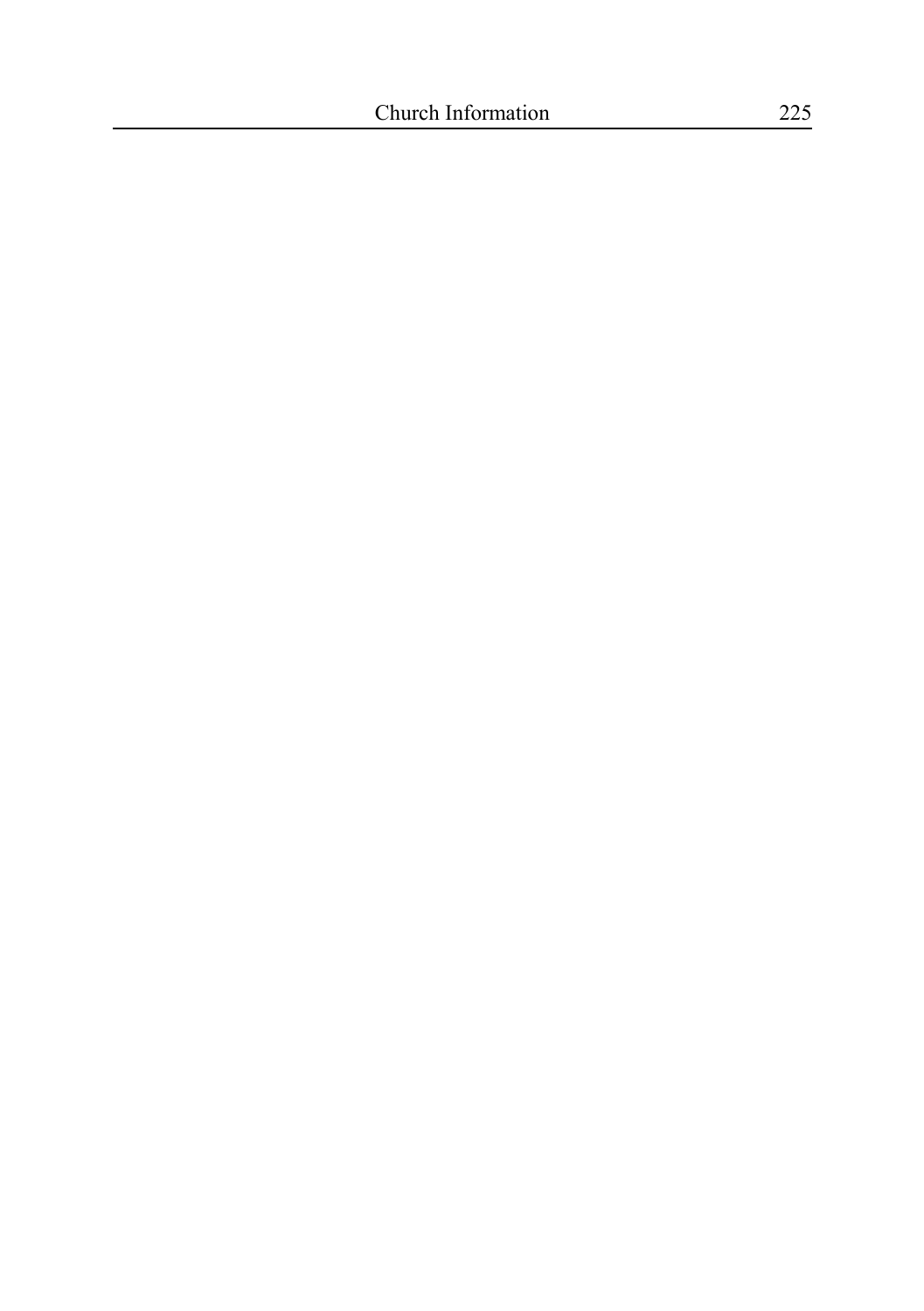### **FREE PRESBYTERIAN PLACES OF WORSHIP**

#### **Scotland**

**Aberdeen:** 2 Alford Place, AB10 1YD, Sabbath 11 am, 6 pm; Tuesday, 7.15 pm. Rev D W B Somerset BSc DPhil, 18 Carlton Place, Aberdeen, AB15 4BQ; tel: 01224 645250.

**Bracadale: Struan:** Sabbath 12 noon; Wednesday 7 pm (fortnightly). Contact Rev J B Jardine; tel: 01859 502253.

**Dingwall:** Church, Hill Street: Sabbath 11 am, 6.30 pm; Wednesday 7.30 pm. **Beauly** (Balblair): Sabbath 6.30 pm, Thursday 7.30 pm. Rev Neil M Ross BA, 10 Achany Rd, Dingwall, IV15 9JB; tel/fax: 01349 864351, e-mail: nmross2001@yahoo.co.uk.

**Dornoch:** Sabbath 11.30 am. Manse tel: 01862 810615. **Bonar:** Sabbath 6 pm. Wednesday 7.30 pm (alternately in Dornoch and Bonar). **Lairg:** Church and Manse; **Rogart:** Church; no F P services. Contact Rev G G Hutton; tel: 01463 712872. **Dundee:** Manse. No F P Church services.

**Edinburgh:** 63 Gilmore Place, Sabbath 11 am, 6.30 pm; Thursday 7.30 pm. Rev D Campbell, 35B Barnton Avenue West, Edinburgh EH4 6DF; tel: 0131 312 8227.

**Farr** (by Daviot)**:** Sabbath 12 noon. **Tomatin:** Sabbath 12 noon. **Stratherrick:** Sabbath 12 noon, 6 pm. (Each of these services is held once in three weeks as intimated). **Farr:** Thursday 7.30 pm (weekly). Contact Rev G G Hutton; tel: 01463 712872.

**Fort William:** Monzie Square, Sabbath 11 am, 6.30 pm as intimated. Manse: 15 Perth Place, PH33 6UL; tel: 01397 708553. Contact Mr D A McKinnon. Tel: 01397 702597.

**Gairloch** (Ross-shire): Sabbath 11 am, 6.30 pm. Prayer meeting in **Strath**, Thursday 7.30 pm. Rev A E W MacDonald MA, F P Manse, Gairloch, Ross-shire, IV21 2BS; tel: 01445 712247.

**Glasgow:** St Jude's Church, 137 Woodlands Road, G3 6LE. Sabbath 11 am and 6.30 pm; Wednesday 7.30 pm. Rev Roderick MacLeod BA, 4 Laurel Park Close, Glasgow, G13 1RD; tel: 0141 954 3759.

**Greenock:** 40 East Hamilton Street, Sabbath 2.30 pm.

**Halkirk:** Sabbath 11.30 am; Thursday 7.30 pm. Manse tel: 01847 831758. **Thurso:** Sabbath 5 pm; **Wick:** Church; **Strathy:** Church; no F P Church services.

**Harris (North): Tarbert:** Sabbath 12 noon, 6 pm; Thursday 7 pm. **Stockinish:** Tuesday 7 pm. Rev J B Jardine BD, F P Manse, Tarbert, Isle of Harris, HS3 3DF; tel: 01859 502253, e-mail: northharris.fpc@btopenworld.com.

**Harris (South): Leverburgh:** Sabbath 12 noon, 6 pm. **Sheilebost:** Sabbath 12 noon (as intimated). Prayer meetings in **Leverburgh, Sheilebost** and **Strond** as intimated. Rev K D Macleod BSc, F P Manse, Leverburgh, HS5 3UA; tel: 01859 520271.

**Inverness:** Chapel Street, Sabbath 11 am, 6.30 pm; Wednesday 7.30 pm. Rev G G Hutton BA, 11 Auldcastle Road, Inverness, IV2 3PZ; tel: 01463 712872.

**Kinlochbervie:** Sabbath 11.30 am; Tuesday 7.30 pm. Manse tel: 01971 521268. **Scourie:** Sabbath 6 pm.

**Kyle of Lochalsh:** Sabbath 6 pm. Manse tel: 01599 534933. Contact Rev D A Ross; tel: 01445 731340.

**Laide** (Ross-shire): Sabbath 12 noon, 6 pm; Wednesday 7 pm. Rev D A Ross. F P Manse, Laide, IV22 2NB; tel: 01445 731340.

**Lochcarron:** Sabbath 11 am, 6 pm; Wednesday 7 pm. Manse.

**Lochinver:** Sabbath 12 noon. Manse tel: 01571 844484.

**Ness:** Sabbath 12 noon, 6 pm; Wednesday 7 pm. Rev A W MacColl MA PhD, F P Manse, Swainbost, HS2 0TA; tel: 01851 810228. **North Tolsta:** Sabbath 12 noon, 6 pm; Thursday 7 pm; 1st Monday of month 7 pm. Manse tel: 01851 890325. Contact Rev J R Tallach; tel: 01851 702501.

**North Uist: Bayhead:** Sabbath 12 noon, 6 pm; Wednesday 7.30 pm (fortnightly). **Sollas:** Wednesday 7.30 pm (fortnightly). Rev D Macdonald BA, F P Manse, Bayhead, North Uist, HS6 5DS; tel: 01876 510233.

**Oban:** Church and Manse. No F P services at present.

**Perth:** Pomarium, off Leonard Street. Sabbath 11 am, 6 pm; Wednesday 7.30 pm. Contact Mr A MacPherson; tel: 01569 760370.

**Portree:** Sabbath 12 noon, 6.30 pm; Wednesday 7 pm. Contact Rev W A Weale; tel:01470 562243.

**Raasay:** Sabbath 12 noon, 6 pm; Saturday 7 pm. Contact Rev W A Weale; tel:01470 562243.

**Shieldaig:** Sabbath 11 am; **Applecross:** Sabbath 6pm. Tuesday 7 pm (alternately in Shieldaig and Applecross). Shieldaig manse tel: 01520 755259, Applecross manse tel: 01520 744411. Contact Rev D A Ross; tel: 01445 731340.

**Staffin:** Sabbath 12 noon, 5 pm; Wednesday 7 pm. Rev W A Weale, F P Manse, Staffin, IV51 9HY; tel: 01470 562243.

**Stornoway:** Matheson Road, Sabbath 11 am, 6.30 pm; Thursday 7.30 pm. **Achmore:** Sabbath 12 noon; Tuesday 7 pm. Rev J R Tallach MB ChB, 2 Fleming Place, Stornoway, HS1 2NH; tel: 01851 702501.

**Tain:** Church and Manse. **Fearn:** Church. No F P services. See Dornoch and Bonar.

**Uig (Lewis) Miavaig:** Sabbath 12 noon Gaelic, 6 pm English; Wednesday 7 pm. Manse tel: 01851 672251. Contact Rev J R Tallach; tel: 01851 702501.

**Ullapool:** Sabbath 11 am, 6 pm; Wednesday 7.30 pm. Manse: Quay Street, IV26 2UE; tel: 01854 612449.

**Vatten:** Sabbath 6 pm; Wednesday 7 pm (fortnightly). **Glendale, Waternish:** As intimated.Contact Rev J B Jardine; tel: 01859 502253. **England**

**Barnoldswick:** Kelbrook Road, Sabbath 11 am, 6 pm; Friday 7.30 pm; Wednesday 8 pm, alternately in Sandbach and Gatley. **South Manchester:** Sabbath 6.00 pm, in Trinity Church, Massie Street, Cheadle (entry at rear of building). Rev K M Watkins, 1 North Street, Barnoldswick, BB18 5PE; tel: 01282 850296.

**Broadstairs:** Sabbath 11 am, 5 pm at Portland Centre, Hopeville Ave, St Peter's; Tuesday 7 pm at Friends' Meeting House, St Peter's Park Rd. Contact Dr T Martin; tel: 01843 866369**.**

**London:** Zoar Chapel, Varden St, E1. Sabbath 11 am, 6.30 pm; Wednesday 7 pm. Rev J MacLeod MA, 6 Church Ave, Sidcup, Kent, DA14 6BU; tel: 0208 309 1623.

#### **Northern Ireland**

**Larne:** Station Road. Sabbath 11.30 am, 6.30 pm; Wednesday 7.30 pm. Rev J L Goldby MA, 23 Upper Cairncastle Road, Larne, BT40 2EF; tel: 02828 274865.